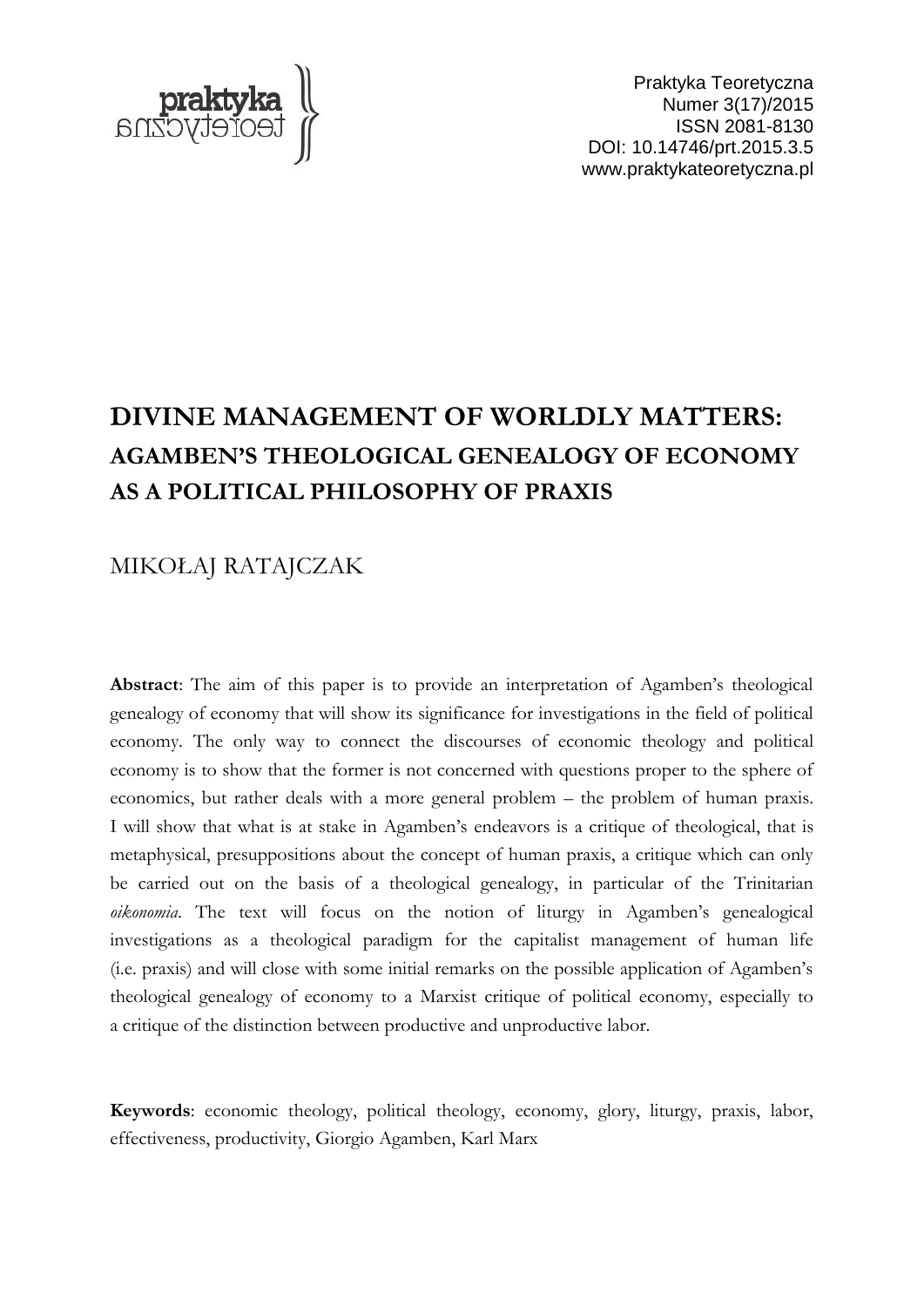The aim of this paper is to provide an interpretation of Agamben's theological genealogy of economy that will show its significance for investigations in the field of political economy. The only way to connect the discourses of economic theology and political economy is to show that the former is not concerned with the production and circulation of use value (goods) or exchange value (money) or with the peculiar commodity that is labor, but rather deals with a more general problem – the problem of human praxis. I will show that what is at stake in Agamben's endeavors is a critique of theological, that is metaphysical, presuppositions about the concept of human praxis, a critique which can only be carried out on the basis of a theological genealogy, in particular of the Trinitarian *oikonomia*. The text will focus on the notion of liturgy in Agamben's genealogical investigations as a theological paradigm for the capitalist management of human life (i.e. praxis) and will close with some initial remarks on the possible application of Agamben's theological genealogy of economy to a Marxist critique of political economy, especially to a critique of the distinction between productive and unproductive labor. Its aim is to show the need for a political philosophy of human praxis, which itself must be confronted with its theological roots in order to provide any critique of political economy. Agamben's theological genealogy of economy can help in elaborating a more philosophical background for a Marxist critique of political economy, first of all because of its focus on the problem of potentiality, which was also essential for Marx in his preparatory studies for *Capital*. Therefore I will link Agamben's genealogy of liturgy (both the liturgy of the monastic life and the liturgy of the ecclesiastical office) to *Results of the Immediate Production Process*, the unpublished sixth chapter of the first volume of *Capital*, in which Marx develops his understanding of the subsumption of labor under capital. It is my view that in Agamben's work we can find a broader paradigm of a *liturgical subsumption of praxis* that might prove useful for a research into the subsumption of life in the contemporary capitalist economy.

In a preface to his *Economic and Philosophic Manuscripts of 1844* Marx wrote, with a wit familiar to his readers, that anyone "who tries to hide his complete ignorance and intellectual poverty […] has yet to furnish the first proof that besides his theological family affairs he has anything to contribute to a discussion of *worldly* matters" (Marx 1988, 14–15). The contemporary discourses on economic theology try nevertheless to show that the discussion of the worldly matters must at some point come to grips with the theological family affairs<sup>1</sup> .

<sup>1</sup> This article is a result of a research grant "Critique of the Politico-Economic Theology in the Philosophy of Giorgio Agamben" funded from the specified-user subsidiary for research projects conducted by doctoral students of the Institute of Philosophy and Sociology of PAN.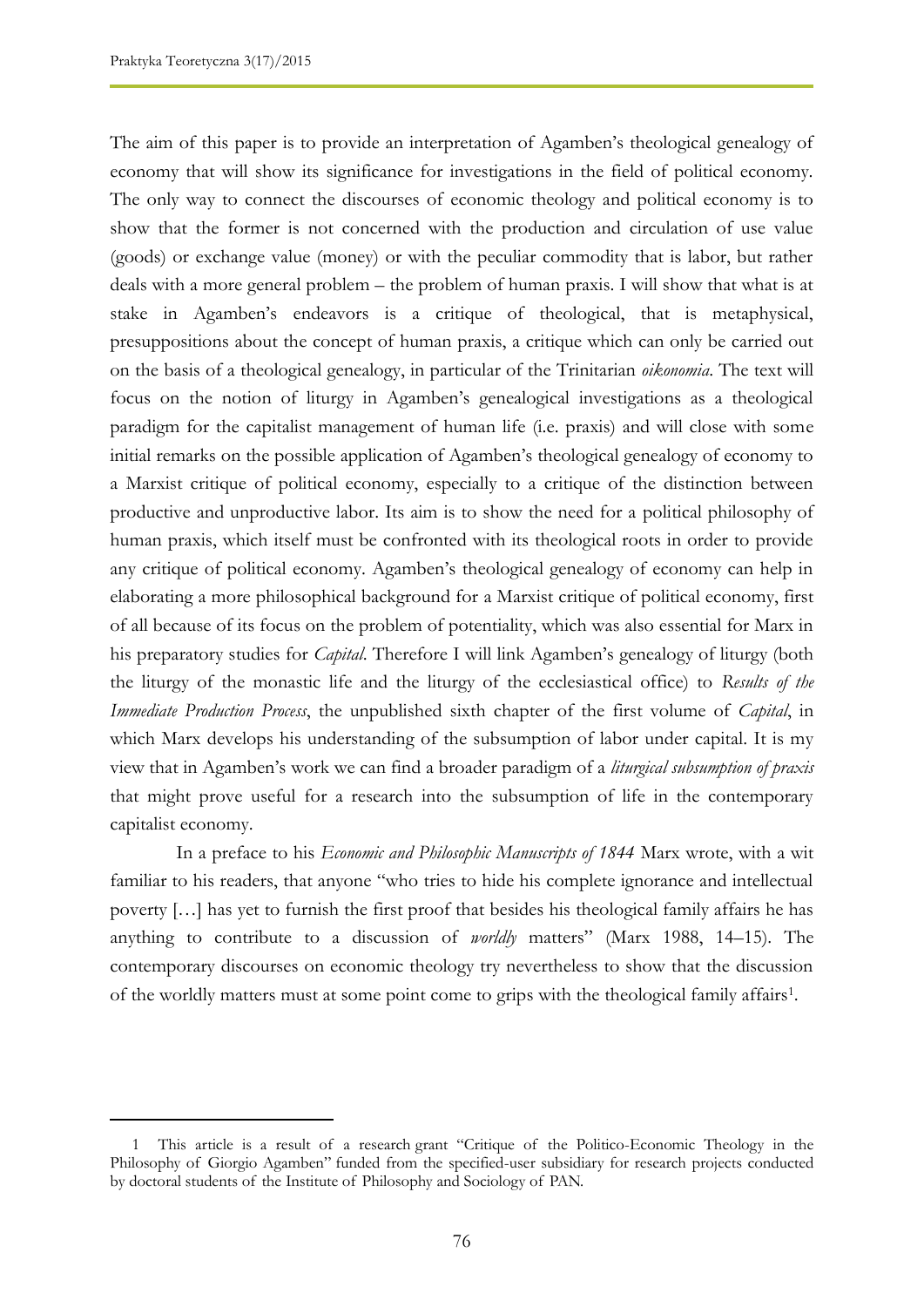#### Economic theology and political economy

The initial inspiration for this text came from a young Italian politician and philosopher<sup>2</sup>, who formulated a thesis that the contemporary revival of economic theology in Italy is a form of conceptual smokescreen, or even an intellectual diversion, that allows for theoretical research into the problems of political economy – meaning of course Marxist political economy – without taking up the discourse of political economy itself. Although the thesis looks at first glance like a valid one, bearing some heuristic value, it provokes the question: why would such a smokescreen even be necessary? Leaving aside the problem of an ideological climate in contemporary Europe which might prevent a discourse based on Marxist economics from gaining recognition, the proliferation of academic analyses in the field of economic theology makes pressing a more general question: what is the relationship between a critique of economic theology, or a theological genealogy of economy, and political economy? Are they just two different discourses explicating the same problems from different perspectives, or is an analysis or genealogy of economic theology really able to deliver a theoretical insight into political economy that the latter is – at least to a certain extent – unable to provide on its own? The latest books on the subject by Roberto Esposito (2013) and Elettra Stimilli (2011; 2015) have shown that the economic-theological paradigm makes possible a very productive coupling of discourses which links contemporary governance by debt with the questions of the formation of subjectivity and contemporary forms of governmentality. One might argue about whether they really offer any theoretical added value to the research carried out by, among others, Maurizio Lazzarato (2012; 2015), but it is especially the critique of the dispositive of the person in Esposito's *Due* which proves that analysis of the paradigm of political and economic theology can widen the genealogy of contemporary subjectivity and refer it to the general context of the theory of law and politics. The question of subjectivity and praxis is central also to Stimilli's *Il debito del vivente* (2011), where the praxis of ascesis is being explored precisely in its *inoperational* character, which can be opposed to the operative character of both capitalism and religion.

Therefore, economic theology doesn't provide a simple smokescreen for Marxist research into political economy. Although one might refer to the famous "theological niceties" that appear at the end of the first chapter of *Capital* (Marx 1990, 163), the dialectic method used by Marx deals rather with the common dialectical roots of theological and economic thinking, than with a call for a theological genealogy with its own method or presuppositions. A theological genealogy of economy doesn't give us insight into the nature of value, the mode of capitalist production or the essence of money, but into a concept of

 $\overline{a}$ 

<sup>2</sup> It was Michele Fiorillo from the Possibile party at the conference "Immunity and Modernity" held in 2015 in Leuven.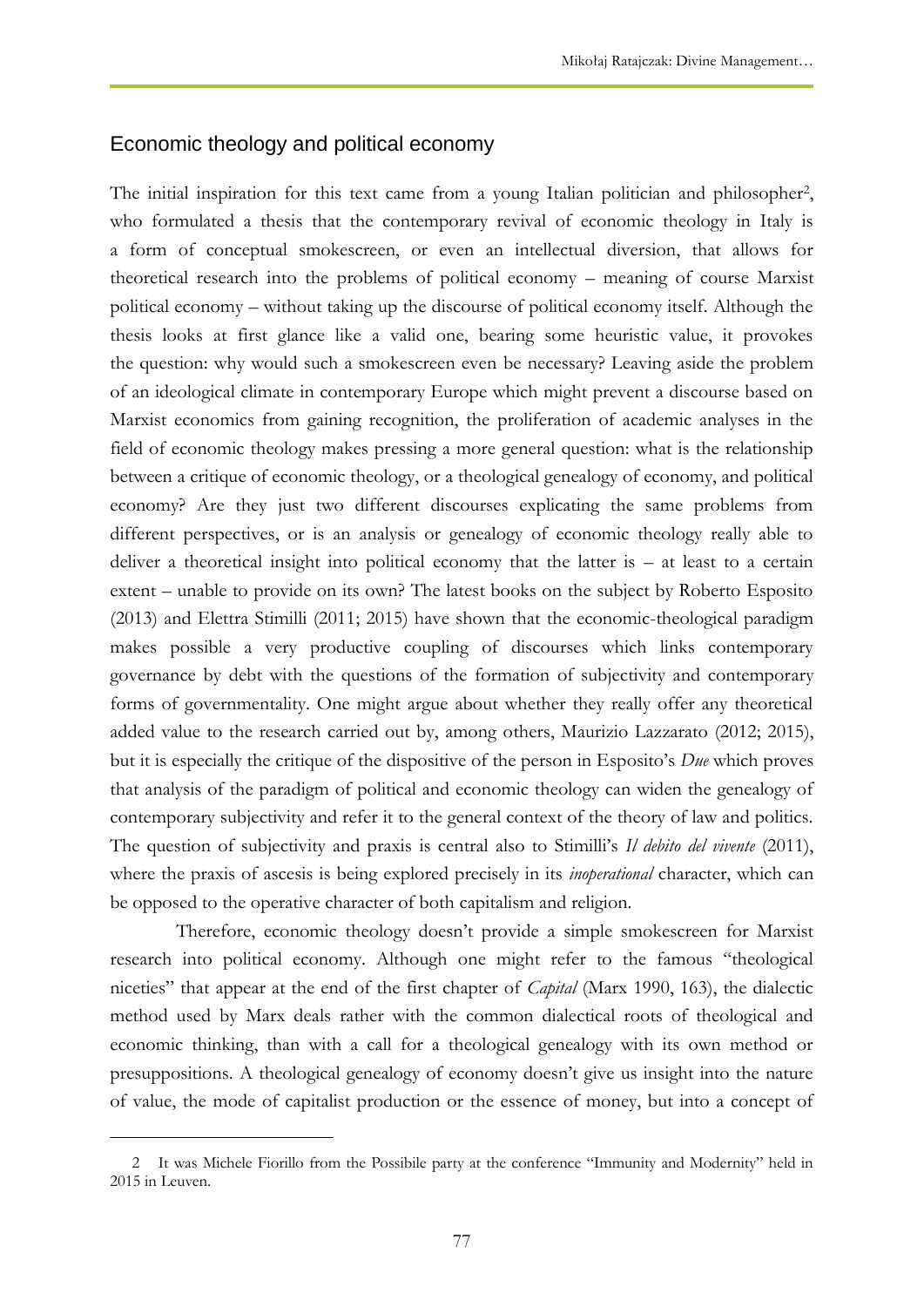subjectivity and a notion of praxis that provide the core of modern forms of governance of capitalist societies. Therefore, as a genealogy and simultaneously a critique of the notion of human praxis, it constitutes a suitable conceptual tool with which to confront (neo)liberal economics, focused first of all on the rationality and action of human beings<sup>3</sup>. This is most evident in Giorgio Agamben's famous *Il regno e la gloria*, a second segment of the second volume (II.2) of the *Homo sacer* series<sup>4</sup>, which Agamben himself declares is a theological genealogy not of Marx's critique of political economy, but of Foucault's investigations into the governmentality of modern societies (Agamben 2011, xi). Foucault's late work constitutes the main point of reference for practically all attempts at a critique of economic theology in contemporary Italian political philosophy (Gentili 2015), as may be evidenced by the central role that is played in those endeavors by the notion of the *dispositif* (Agamben 2009; Esposito 2013, 4)<sup>5</sup> . Agamben not only traces the roots of the Latin term *dispositio* in the Greek oikonomia, but also translates it using Heidegger's notion of Ge-stell (Agamben 2011, 252)<sup>6</sup>, thus situating his theological genealogy of economy not only in the field of the archeology of power and the hermeneutics of the subject, but also in a horizon of the critique and dismantling of metaphysics. In *Opus Dei*, the last segment of the second volume of the series, dealing with the archeology of the office, Agamben develops further the significance of his investigations into economic theology for a "history of being":

One can ask to what extent this reconstruction of the determinate influence of Christian theology on the history of being is indebted to the privilege accorded to the creationist paradigm. It is by virtue of this model that Heidegger could think the essence of technology as production and disposition and the *Gestell* as the securing of the real in the mode of availability. But precisely for this reason he was not able to see

<sup>3</sup> It is clearly visible in the overriding role praxeology plays in the classical works of neoliberal theory, especially in Ludwig von Mises' *Human Action: A Treatise on Economics* (von Mises 1949). The prevalence of the notions of subjectivity and action in neoliberalism is also present in Foucault's reconstruction of neoliberal biopolitics (Foucault 2010).

<sup>4</sup> I put so much emphasis on the classification of *Il regno e la gloria* in Agamben's "sacred man" series since the numeration of volumes and segments is not a chronological, but a logical one. There exists, in my opinion, an organizing principle that explains not only the *dispositio* of the books in the series but also why only the second and the fourth volumes are divided into segments. To put it briefly: the first volume introduces the general problem of the series – the relation of life to power and the question of the division (e.g. between *dzoe* and *bios*) that accompanies the concept of power and politics in Western philosophy and political theory. The second volume deals with different dispositives of power (state of exception, glory, sacrament, oath, office, etc.), which explains its division into segments. The third volume (Agamben 2002) presents the most radical effect of the diagrammatic division of life into *bios* and *dzoe* in Western politics and therefore constitutes a sort of passage to the fourth volume, which tries to conceptualize a form-of-life, life beyond the division introduced by the dispositives of power.

<sup>5</sup> For a critique of Agamben's use of the concept of *dispositif*, see Pasquinelli 2015.

<sup>6</sup> Esposito performs the same conceptual operation, although from a different genealogical perspective (Esposito 2013, 20).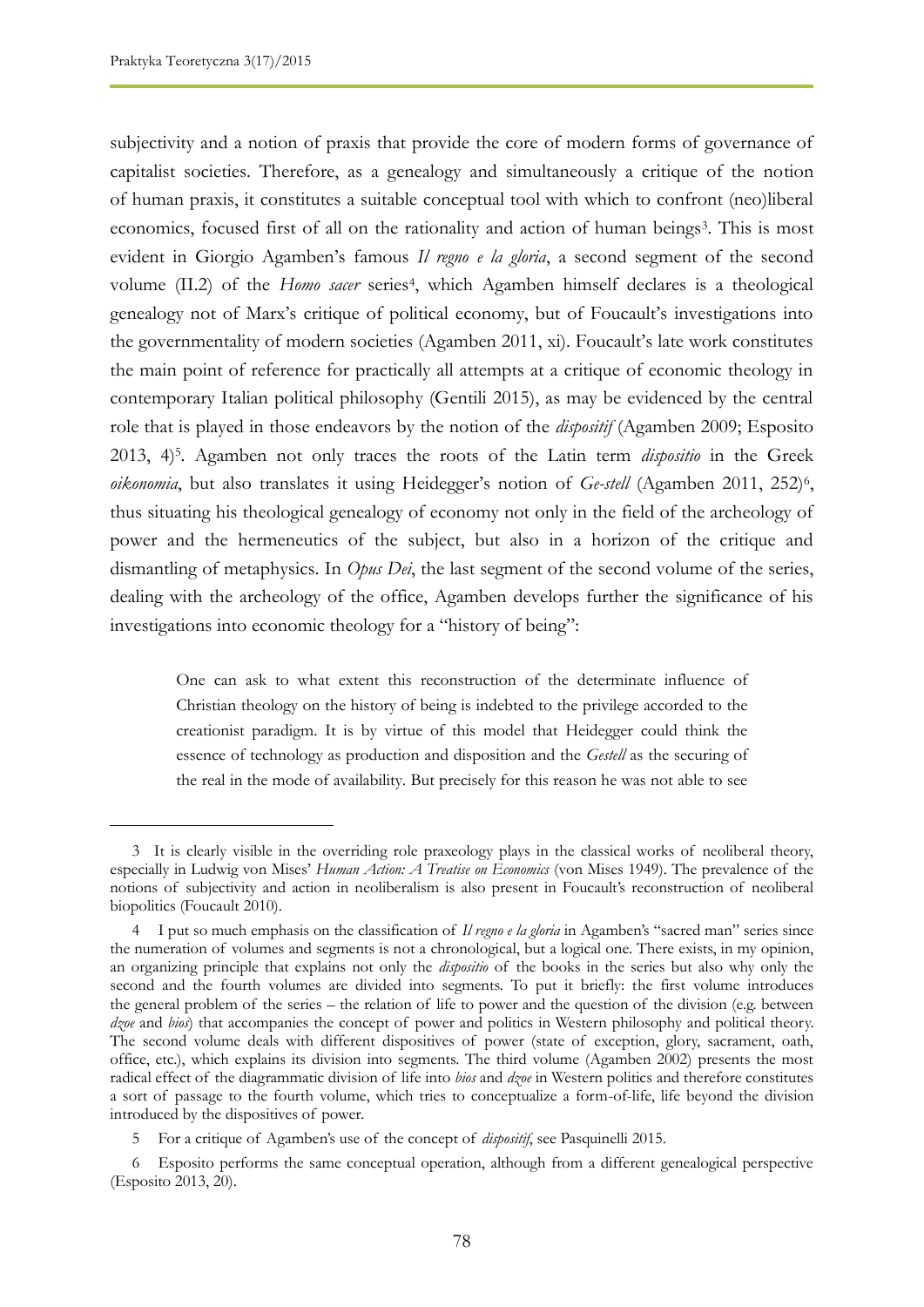what has today become perfectly obvious, and that is that one cannot understand the metaphysics of technology if one understands it only in the form of production. It is just as much and above all governance and *oikonomia*, which in the last analysis can even provisionally put casual production between parentheses in the name of a more refined and diffuse form of management of human beings and of things (Agamben 2013a, 61).

A theological genealogy of economy can therefore be understood as a critique of metaphysics: not metaphysics of production, i.e. of making entities into a resource for industrialized production, but rather metaphysics of governance – which also means *organization* of the production process, or rather organization and management of the production and reproduction of life (a management of life that reduces it to its own production and reproduction). It still remains an open question whether Agamben accepts the reactionary Heidegger's stance towards the possibilities of technological development, and it may be the case that the interpretation of the above paragraph from *Opus Dei* will become the criterion for distinguishing the conservative and progressive interpretations of Agamben's thought in the future, but it is clear that the problem Agamben himself declares to be the stake of his investigations into economic theology is the *analysis of the metaphysical foundations of modern governmentality*<sup>7</sup> . A corollary thesis would be that only a theological genealogy gives insight into the metaphysical foundations of governance. However, this still leaves us with no answer to the question: what is the relation between the theological genealogy of economy – a critique of metaphysics of governance – and political economy?

Foucault's genealogical approach to power and subjectivity and Heidegger-inspired dismantling of metaphysics constitute the proper conceptual horizon for Agamben's theological genealogy of economy, since the Italian philosopher is first of all interested in the question of human praxis. Technically one should say that the proper stake is the notion of life which Agamben tries to free from the fundamental distinction between *dzoe* and *bios*  (Agamben 1998), *vita* and *regula* (Agamben 2013b) or, finally, between *dynamis* and *energeia*  (Agamben 2014). But this doesn't change the fact that every investigation Agamben has undertaken in the field of political philosophy, political theology and the theory of power was carried out from the perspective of the problem of human praxis. To put it briefly: the key to understanding the contemporary mechanisms of power, including forms of economic power,

 $\overline{a}$ 

<sup>7</sup> Just as his whole philosophical project can be summarized as a genealogical investigation into the metaphysical presuppositions of politics: "ontology and politics correspond perfectly with each other" (Agamben 2014, 173).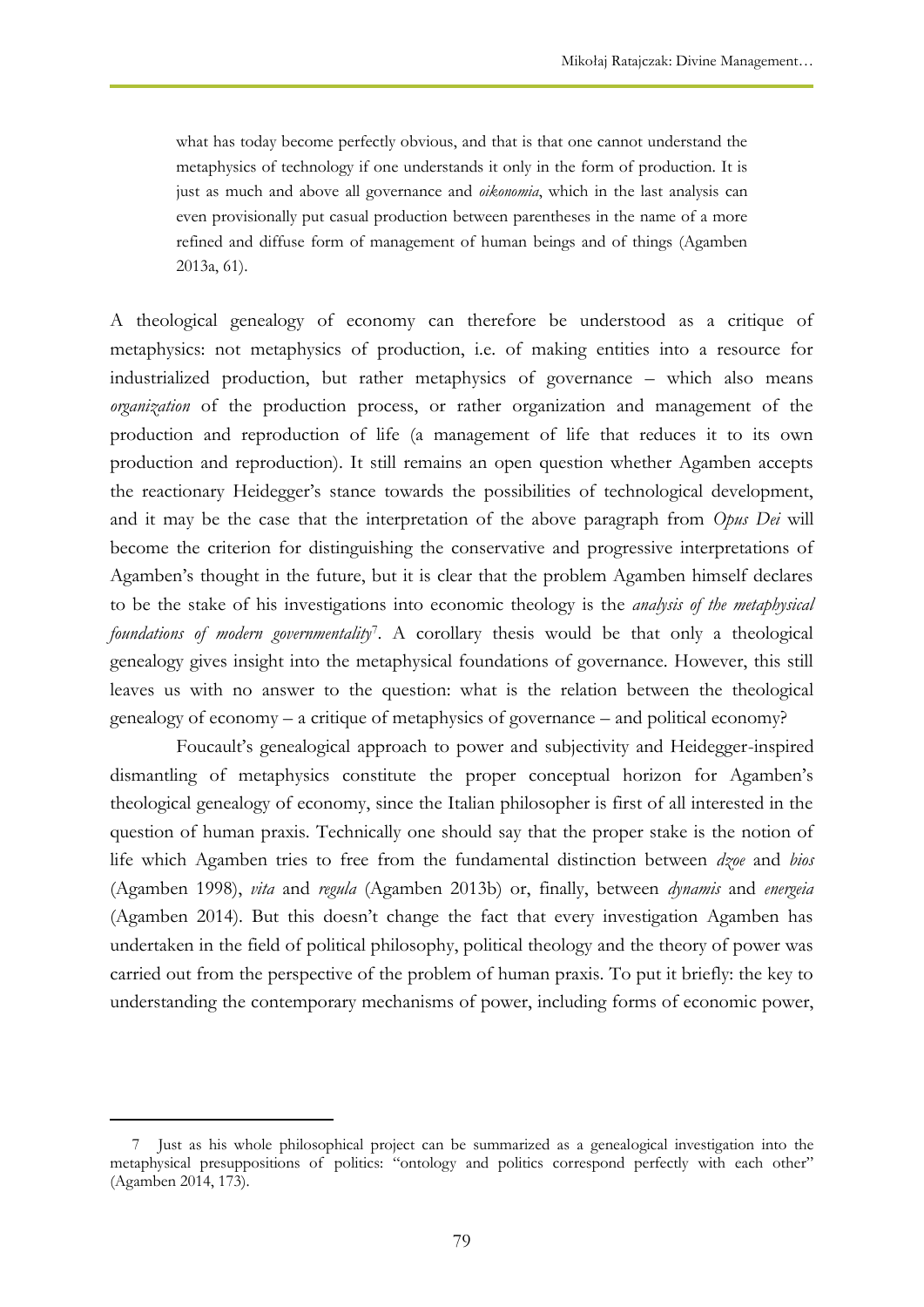lies, according to Agamben, in a properly philosophical research into the concept of human praxis<sup>8</sup> , which requires also an economical-theological genealogy.

This may also help us to understand why Agamben's investigations into the genealogy of economy have often been misinterpreted as applying directly to economic questions. A short review of some of these (mis)interpretations may also facilitate a further elaboration of the relation between economic theology and political economy, since they show exactly what is *not* the true problem of Agamben's work. The reference to the term "biopolitics" and Foucault's genealogy of biopower has placed his investigations in the context of research into contemporary forms of the (re)production of life which came to be defined as "biopolitical": that is, productive of *bios* itself (languages, affects, ideas, signs, information, relations, etc.)<sup>9</sup> . Hardt and Negri, the main theorists of biopolitical labor, have underlined the unproductive character of Agamben's concept of biopolitics: "Agamben transposes biopolitics in a theological-political key, claiming that the only possibility of rupture with biopower resides in 'inoperative' activity […] completely incapable of constructing an alternative" (Hardt and Negri 2009, 58)10. Agamben's later work on economic theology has only strengthened his emphasis on the *inoperativity* of human life, making it clear that it is not the biopolitical labor, the productivity of life which exceeds any imposed capitalist measure or value form, but exactly the *unproductive* aspect of life that is the stake in his genealogy of *oikonomia*. The sphere of production, i.e. productivity of social life, and labor, cannot therefore be an object of his interest.

The question of labor is nevertheless closely related to the problem of praxis. Foucault, Hardt and Negri have pointed out that labor in Marx is first of all a production of man by man (Hardt and Negri 2009, 136), i.e. the praxis of man's self-production. Agamben targets this topic directly in *Il regno e la gloria*, where he writes:

When Marx [...] thinks the being of man as praxis, and praxis as the self-production of man, he is after all secularizing the theological idea of the being of creatures as divine operation. After having conceived of being as praxis, if we take God away and

<sup>8</sup> There's no place in this text to compare Agamben's and Esposito's critiques of economic theology, but it might suffice as an initial contribution to such a comparison to state that, while Agamben focuses on the problem of human praxis as unfounded and unrelated metaphysically to the mechanisms of power, Esposito tries to formulate an ontology of *communitas* of living subjects. That is, while Agamben explicates life with the help of a notion of praxis (to be precise: use, *chresis*; see Agamben 2014), Esposito explicates social practices and structures through a notion of communal life, *communitas*.

<sup>9</sup> Therefore the coupling of production and reproduction – biopolitical labor removes the distinction between the production and the reproduction of society; however, it does not cancel the distinction between the production and reproduction of capital as a social relation, since the latter is founded on the distinction between use and exchange value.

<sup>10</sup> The unproductive character of Agamben's notion of biopolitics has been underlined earlier, also in reference to more orthodox interpretations of Foucault; see Lemke 2005.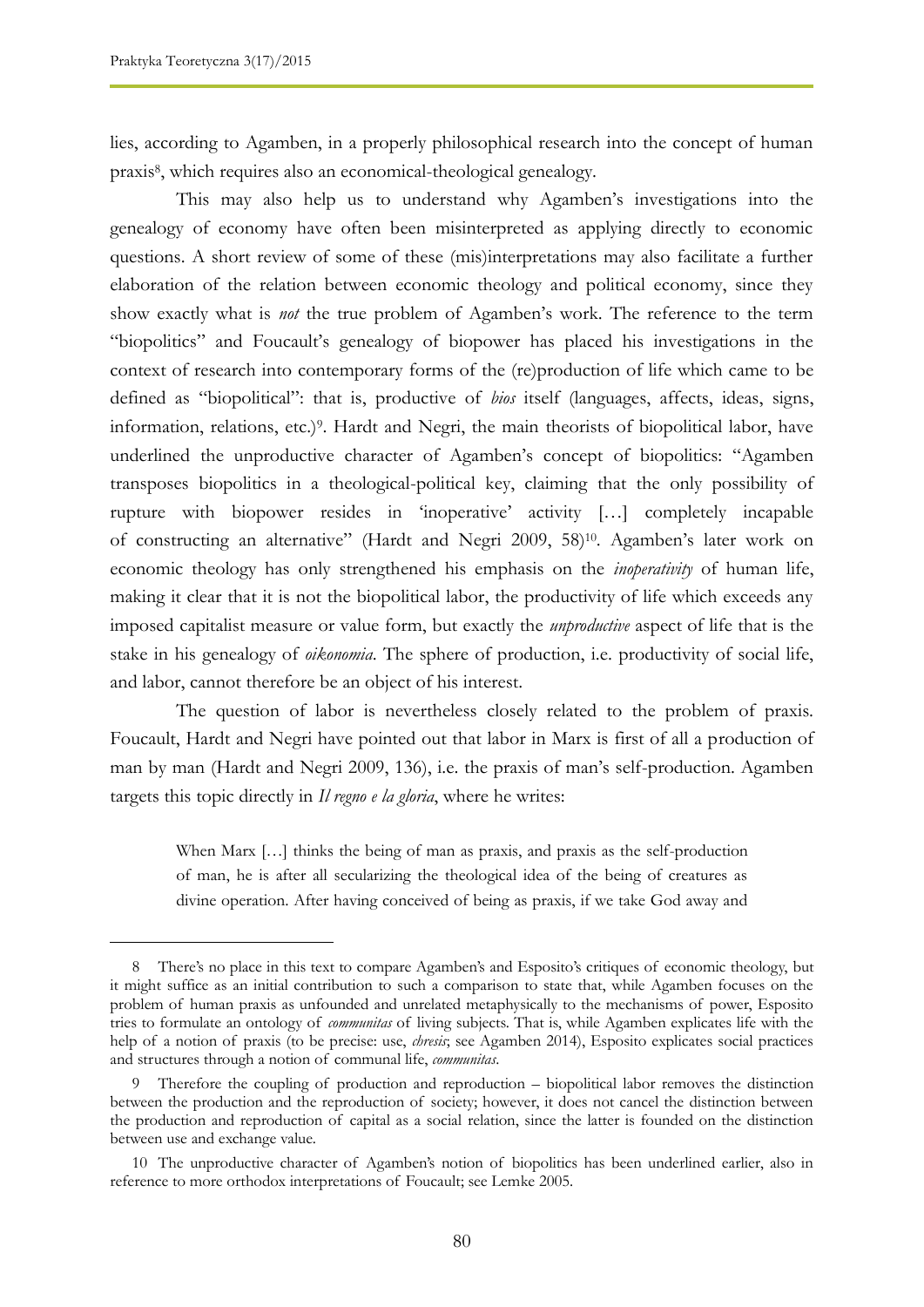put man in his place, we will consequently obtain the result that the essence of man is nothing other than praxis through which he incessantly produces himself (Agamben 2011, 91).

According to Agamben the concept of human subjectivity that constantly produces itself is a secularized concept of God whose *oikonomia*, i.e. activity and praxis, is completely separated from its being to the extent that God's economy constitutes his very being. But it nevertheless remains a *productive* practice that is aimed at a certain result, this result being in an extreme case its very self-production (in contrast to the inoperative contemplation and experiencing of man's own potentiality; see Agamben 2011, 250–251). Jessica Whyte has meticulously criticized Agamben's account of early Marx, focusing on the difference between a specific *capitalist* subsumption of labor that is the object of Marx's critique and a despotic domination over the slave's labor that was characteristic of the Aristotelian *oikos* (Whyte 2014, 180). Agamben's error, a result of his deconstruction of the Christian theology of will, supposedly consists in mistakenly taking the master-slave relation for a paradigm that can help us understand the situation of the capitalist laborer (Whyte 2014, 192). I don't think Whyte is right in her critique of Agamben, but what she manages to show is that we have to abandon the terrain of labor  $-$  in a manner similar to the one she proposes by referring to Althusser and his critique of the humanist notion of labor in early Marx (Althusser 2003) – and move to a more general sphere of praxis that cannot be reduced to any form of labor. Agamben's genealogy of economic theology, and liturgy in particular, has given us a more general diagram of the subsumption of praxis, one that might also be applicable to Marxist political economy.

A strong critique of Agamben's work on economic theology has been formulated by Alberto Toscano (2011). His argument is particularly important for the question of the relation between economic theology and political economy, since Toscano doesn't focus on Agamben's inability to explain contemporary changes in the labor and production processes, but instead shifts his critique towards the problems of division and distribution, i.e. the fundamental question of accumulation. Assuming an orthodox Marxist stance, Toscano claims that a theological genealogy of governance is incapable of explaining the unstable nature of capitalism which is the result of unlimited accumulation, a truly "anarchic" process, yet constitutive of the capitalistic organization of economy. Therefore Toscano stresses that it is not the problem of a genealogy of management, but of *chrematistics*, i.e. a science of the unlimited accumulation of money, that we have to undertake in order to carry out a critique of political economy (Toscano 2011, 130–131). Showing the importance of chrematistics both for Aristotle and for Marx, Toscano states that "Agamben's theological genealogy is incapable of providing much insight into the (value) forms that determine (dis)order of the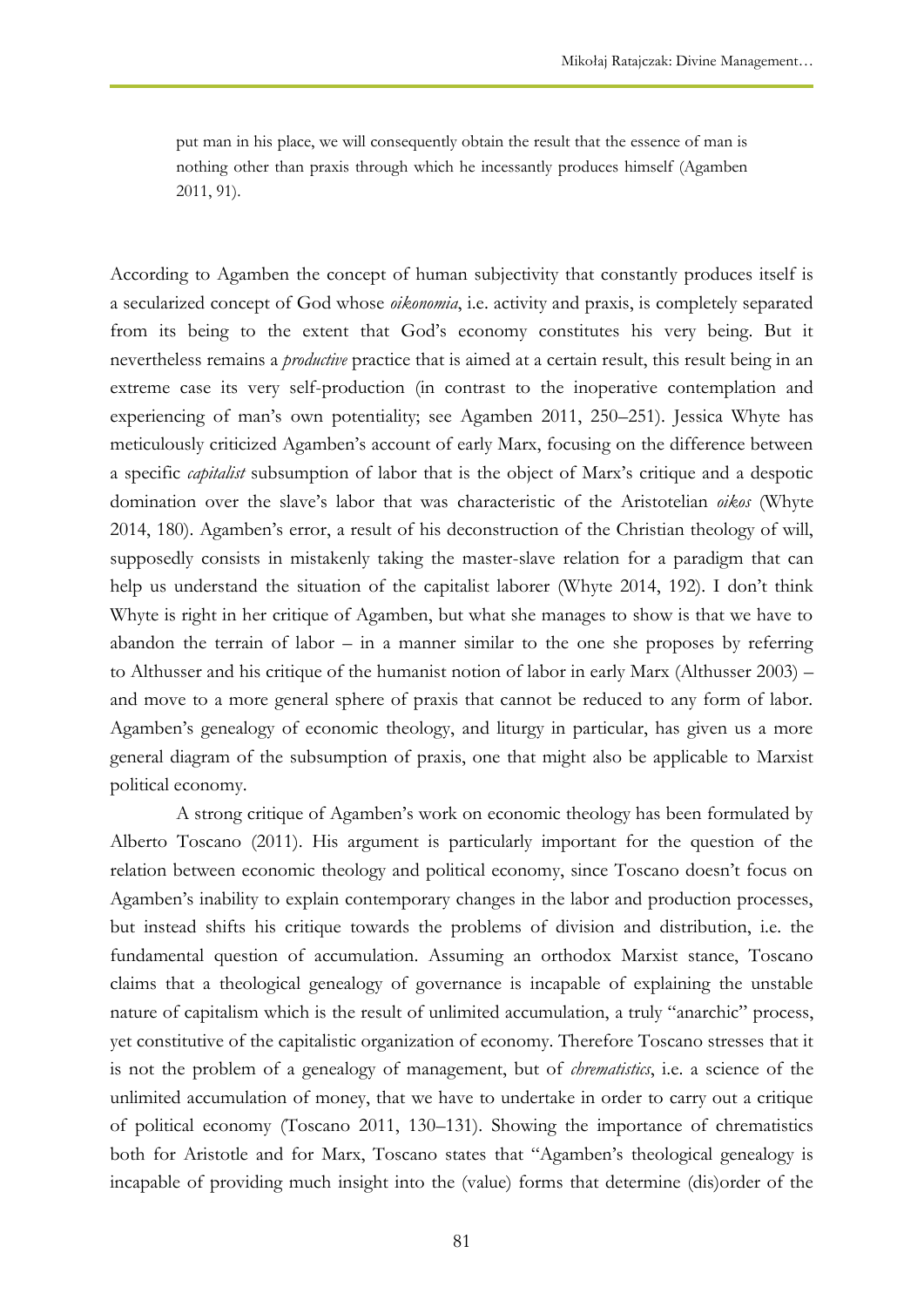contemporary economy" (Toscano 2011, 132), or into the problem of the communist idea of the administration of things (Toscano 2011, 133).

Toscano is right that Agamben's work is of no use when it comes to the absolutely fundamental question of Marxist political economy, that is, the value form. And although some of his remarks concerning Agamben's method can be seen as simply malicious, his paper shows that it is also not to the sphere of distribution (or circulation) that we can relate a theological genealogy of economy. Although Agamben links the concept of a spontaneous order and the "invisible hand" of the market to the question of divine economy and providential machine (Agamben 2011, 261–287), his insight doesn't get us nearer to the genealogy of the (neo)liberal concept of market than the works of, i.a., Foucault (2009; 2010), Harvey (2007) or Mirowski (2013).

It is then neither the analysis of production and reproduction, nor that of labor, nor that of distribution and circulation, and finally: nor that of the form of value to which the genealogy of economic theology can contribute. But it is the problem of praxis and the theological genealogy of the governance of human life, the *management of the effectiveness of human praxis*, that constitutes Agamben's proper interest and is able to offer a contribution to a wider, philosophical research, extending to the field of contemporary political economy. The problem of the "divine management", to use the formulation from the title of Toscano's paper, remains therefore an important or even pressing one, but only if we consider it to be a management of "worldly matters", that is, a theological genealogy not of divine management of the world or God's *oikonomia*, but of a liturgical management of human praxis.

#### A theological genealogy

But why a *theological* genealogy? Why does the problem of human praxis require a philosophical explication within a conceptual horizon of the theology of Trinitarian economy and the theological question of divine providence? Agamben's focus on theology, a result of his earlier investigations into the history of metaphysics, has found its fulfillment in the epilogue to the *Homo sacer* series with the introduction of the concept of *destituent power*. What in *State of Exception* Agamben described with reference to Benjamin's concept of "studying" (Agamben 2005, 64), the result of which would be the deactivation of law, in the last volume of the series takes on the form of a power that "is capable of deposing every time the ontological-political relations by revealing the connection between their elements" (Agamben 2014, 344). Those elements, e.g. life and language, bare life and law, or constituent and constituted power, are related to each other by the logic of a metaphysical *arche*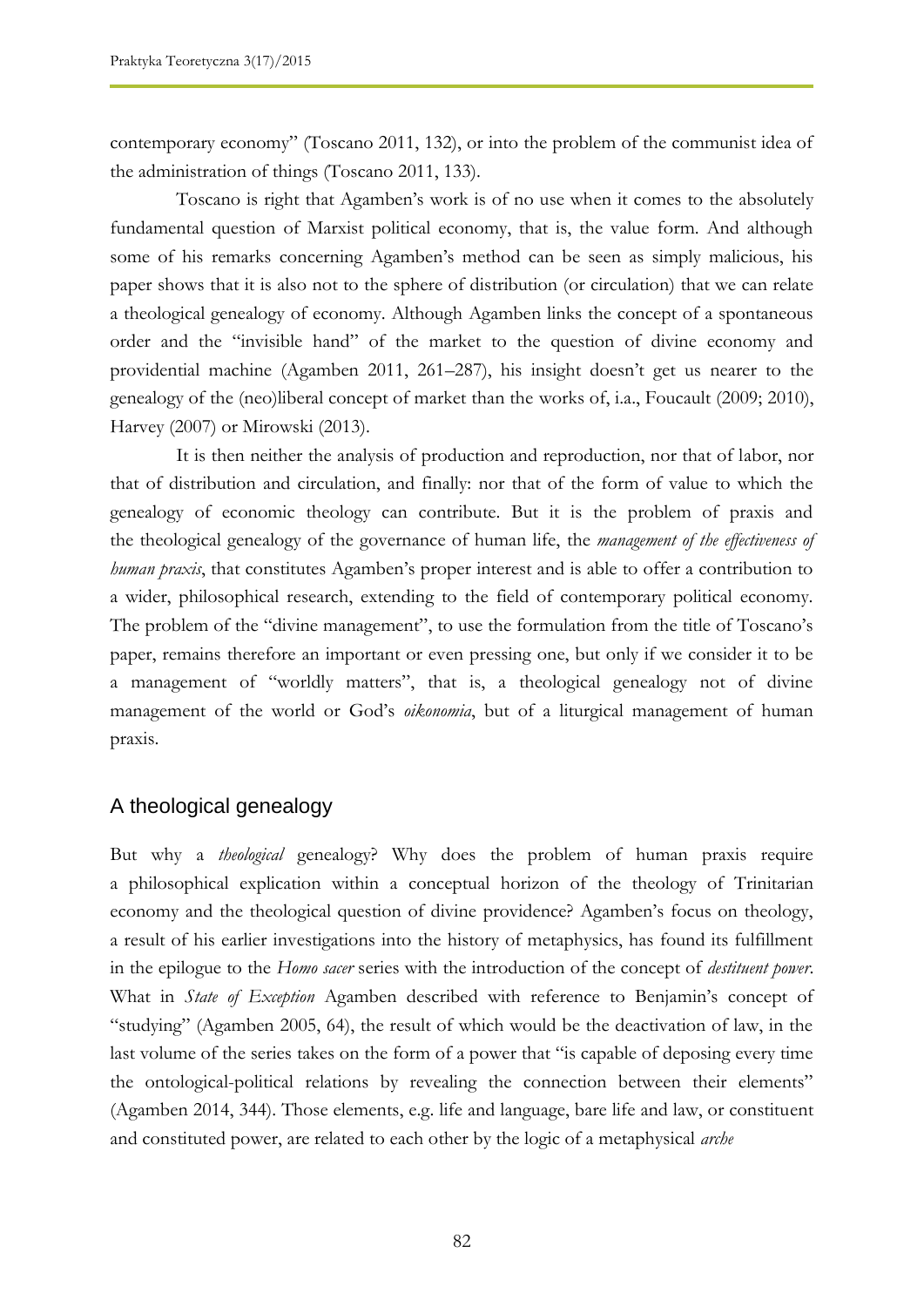that constitutes itself by splitting the factical experience [l'esperienza fattizia] and removing at the origin – that is excluding – one half that will later be rearticulated with the other one, included as the fundament. This is the way the city founds itself on the division of life between bare life and political life, human being defines itself on the basis of the exclusion-inclusion of the animal, the law on the basis of the *exceptio* of the anomy, the government on the basis of the exclusion of the inoperativity and its capture in the form of glory (Agamben 2014, 336).

The same logical structure gives foundation both to the metaphysical discourse that relates human life to language, and the political philosophy that relates human life to law and economy:

Just as the tradition of metaphysics has always thought the human being in a form of an articulation of two elements (nature and *logos*, body and soul, animality and humanity), the occidental political philosophy has always thought the political in a figure of a relation between two figures that it was supposed to tie together: bare life and power, the house and the city, violence and the instituted order, anomy (anarchy) and law, the multitude and the people (Agamben 2014, 344).

What makes theology (political and economic) a privileged field of investigation into both the metaphysical and the political *arche* is the fact that theology is a rational, philosophical discourse on the phenomenon of *revelation*. Agamben's early works on language and metaphysics deal precisely with the notion that the metaphysical presupposition of being as a sphere separated from individual entities, or the "world" as a sphere separated from worldly beings, is an effect of the revelation of language detached from the individual acts of linguistic utterance (Agamben 2006, 26). Language is the only being that always presupposes itself in every single enunciation, which makes it a logical model of the concept of God. In one of his earlier texts on language Agamben refers, probably for the first time, to the Trinitarian dogma in order to explicate this self-presupposing, metaphysical power of language:

From this perspective, the construction of Trinitarian theology appears as the most rigorous and coherent way to consider the paradox of the word's primordial status, which the prologue to the Gospel of John expresses in stating, *en arkhē ēn ho logos*, "In the beginning was the Word." The Trinitarian movement of God that has become familiar to us through the Nicene Creed […] says nothing about worldly reality; it has no ontic context. Instead, it registers the new experience of the word that Christianity brought to the world. To use Wittgenstein's terms, it says nothing about *how* the world is, but rather reveals *that* the world is, that language exists. The word that is absolutely in the beginning, that is therefore the absolute presupposition, presupposes nothing if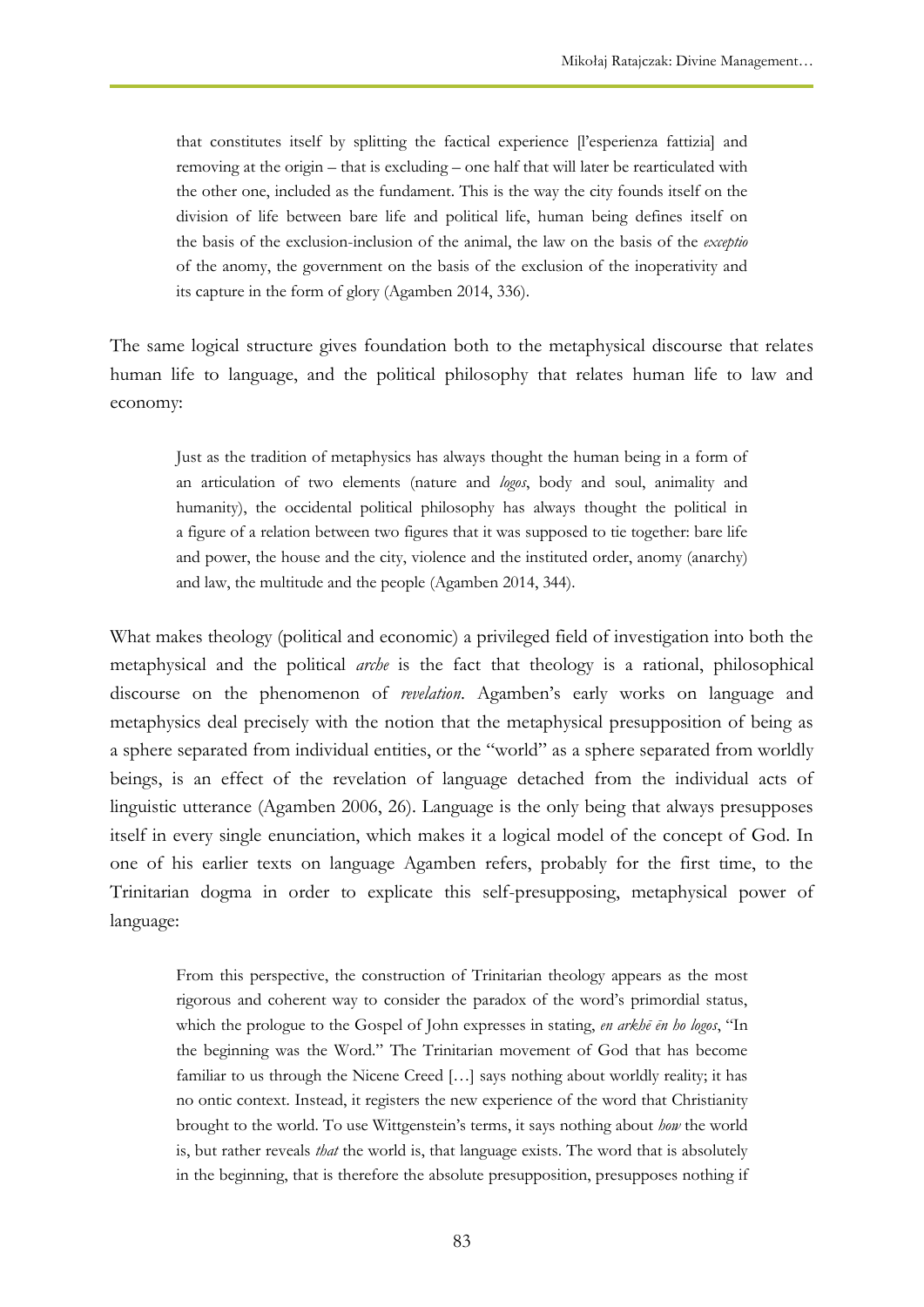not itself […]; its Trinitarian structure is nothing other than the movement of its own self-revelation (Agamben 1999, 40–41).

God triune is the ultimate foundation of power, not because it's assumed to be all-powerful (which is a classically self-contradictory concept), but because it's a foundation that presupposes only itself<sup>11</sup>. If political philosophy had always operated on the basis of the fundamental split, relating two elements by designating one the foundation of the other (e.g. bare life the foundation of the political life, anomy the foundation of the power of law), it was from the very beginning a political theology, i.e. a reflection on the foundation of praxis of the political animal endowed with language, a reflection, in the final instance, on the metaphysical self-foundation of language, i.e. the absolute divine power. The critique of metaphysics is at the same time a critique of political theology and a political philosophy of the animal that has language, whose praxis is always determined by the mode of its "having" of language<sup>12</sup>.

It also means that a theological genealogy of power enables an investigation based on basic binary oppositions13. But while political philosophy is founded either on simple or dialectical oppositions (e.g. private/public, individual/general, civil/stately), the oppositions with which a theological genealogy of politics and economy is concerned are always subsumed to the above reconstructed logic of the division of the factual experience of praxis into two concepts, one subordinated to the other. The paradigmatic opposition is the one between *potestas* and *auctoritas* (Agamben 2005, 78–79): *potestas* is not an autonomous power, capable of acting on its own; it must be given legitimization by whomever or whatever is endowed with *auctoritas*. The *auctor* is the one who approves, affirms and ratifies the actions of the subject. The factual experience of one's *dynamis* is divided between pure potentiality on one hand and an external instance that allows for *energeia*, the actualization of the potentiality, on the other.

The relation between *auctoritas* and *potestas* assumes different political and institutional forms, from the ancient power of the *senatus* through the institutions of *iustitium*, *interregnum*, *hostis iudicatio*, *auctoritas principis* declared by Augustus, up to *Führertum* in which *auctoritas* assumed the form of an identity between the leader and the people (Agamben 2005, 84). The *auctoritas*-*potestas* division constitutes the internal logic of the governmental machine

<sup>11</sup> Stefano Oliva (2015) summarizes this basic idea of Agamben's philosophy with the notion of the "presupposing apparatus". I agree with him that the logic of metaphysical or theological presupposition is the key problem of the whole *Homo sacer* project.

<sup>12</sup> One might argue that the main problem of Agamben's early works, especially *Il linguaggio e la morte*, is the destruction or deconstruction of metaphysics by explicating the meaning of the *echon* in Aristotle's definition of the human being. What does it mean to "have" language, Agamben asks, and answers: it is not language (logos) that we have, but "simply the trite words" (Agamben 2006, 94; see also Ratajczak 2013).

<sup>13</sup> Which Agamben himself calls for explicitly in a reference to Hölderlin (Agamben 1998, 32–33).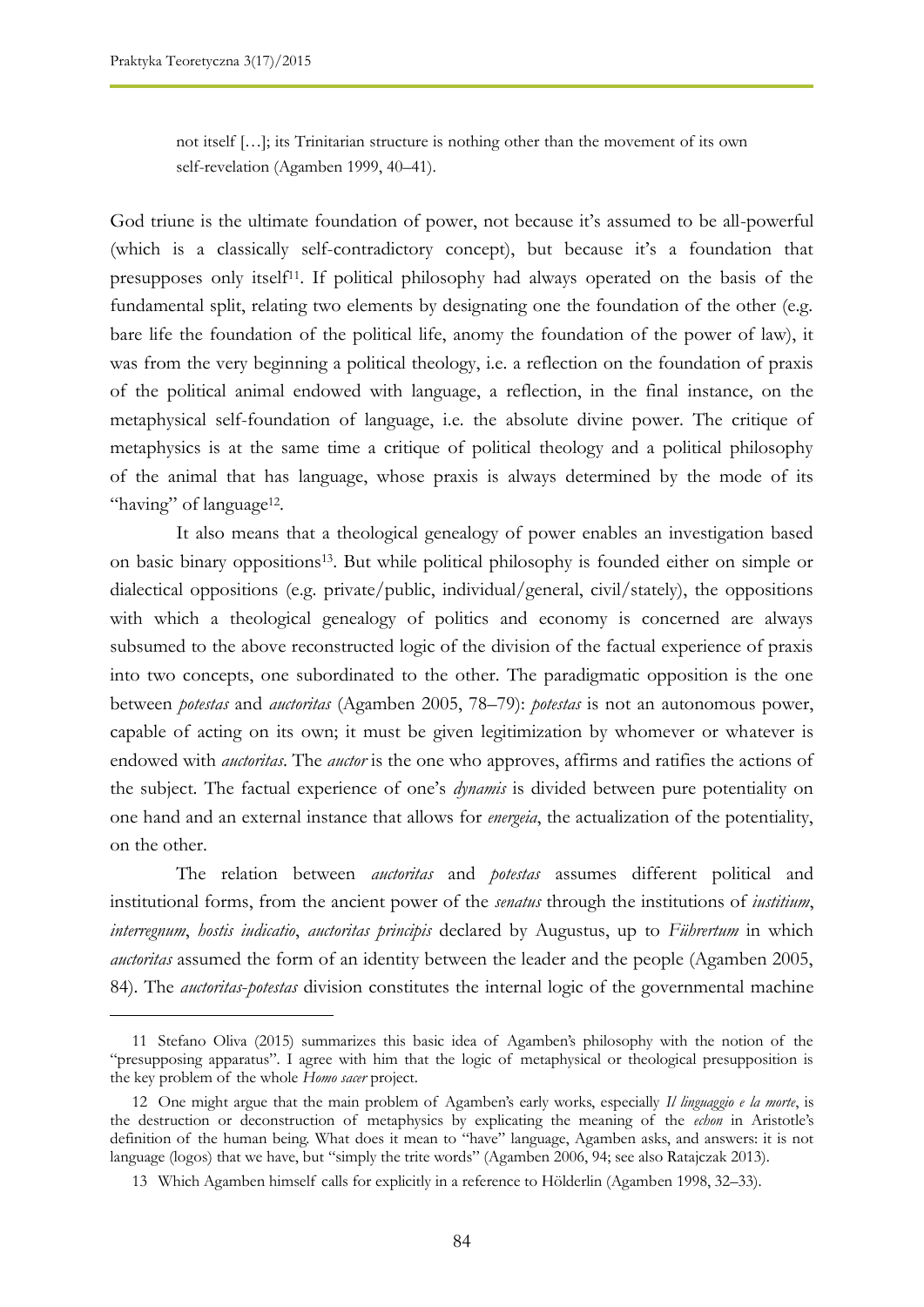that divides, captures and governs the praxis of men and women. In *Il regno e la gloria*  Agamben writes that

[t]he double structure of the governmental machine, which in *State of Exception* appeared in the correlation between *auctoritas* and *potestas* here takes the form of the articulation between Kingdom and Government and, ultimately, interrogates the very relation – which initially was not considered – between *oikonomia* and Glory, between power as government and effective management, and power as ceremonial and liturgical regality (Agamben 2011, xi–xii).

The division between the power of acting (*potestas*) and the power that authorizes the action (*auctoritas*) is supplemented in the theological genealogy of economy with the division between Kingdom and Government and ultimately, which will interest us further, between economy and Glory. In order to explicate Agamben's philosophy of praxis we have to reconstruct the logic of *arche* that lays the metaphysical and theological fundaments for the theology of economy which we will find in the theology of liturgy.

#### *Oikonomia* and Glory

 $\overline{a}$ 

The problem of the divine *oikonomia* of Trinitarian theology, in its political aspect, consists not in its opposition to "political theology", as proclaimed by Carl Schmitt, but in its supplementation of it with another paradigm, that of governance. Although Agamben opens his book with the reconstruction of Erik Peterson's famous argument that political theology is possible only in pagan religions and in Judaism (especially in the latter since it is built on the idea of one God and one chosen nation), but not in Christian Trinitarian monotheism (Agamben 2011, 10), his meticulous reconstruction of Patristic debates on the Trinitarian dogma shows that the doctrine of the divine *oikonomia* opposes God's being and his actions (his *economy*) only to the extent that it subordinates the economy to the instance that regulates God's "pragmatics". After the term *oikonomia* became *terminus technicus* in the writings of Hippolytus and Tertulian, it was conceived as a form of arrangement and disposition, being translated later in Latin as *dispositio*<sup>14</sup> *.* In order to make "economy" into a technical term, both Hippolytus and Tertulian reversed the Pauline phrase "the economy of the mystery", signifying the unveiling of God's plan in the secular world, into the "mystery of the

<sup>14</sup> And also *dispensatio*, that is, a suspension of canonical law that relieves one of law because of the *exceptio*, that is, the effect of the mysterious divine action (Agamben 2011, 49). Agamben formulates it even more strongly: "The paradigm of government and of the state of exception coincide in the idea of an *oikonomia*, an administrative praxis that governs the course of things, adapting at each turn, in its salvific intent, to the nature of the concrete situation against which it has to measure itself " (Agamben 2011, 50).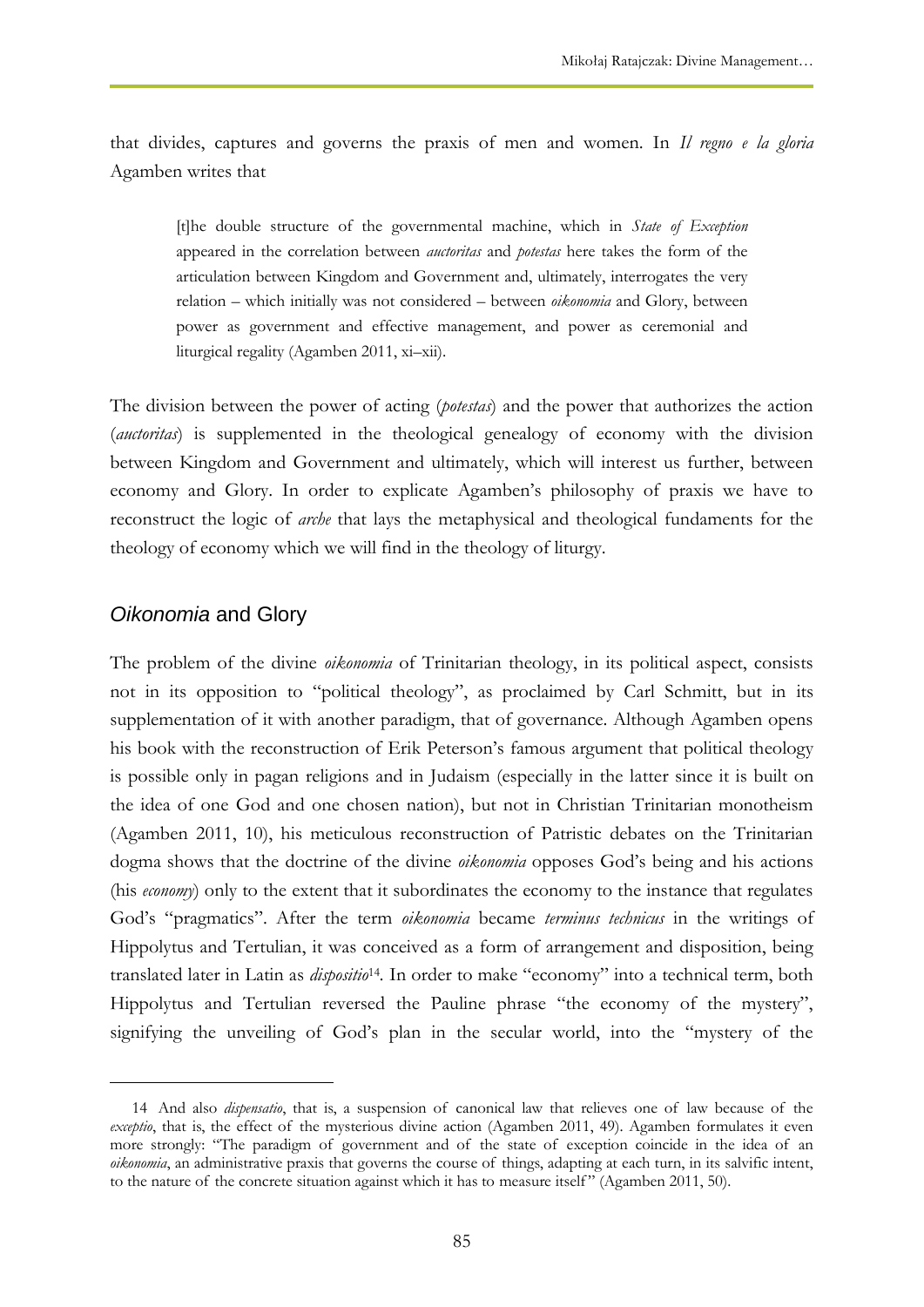economy"; this now came to signify the true *mysterion* and *oikonomias sacramentum*, "which confers on economy all the semantic richness and ambiguity that means, at the same time, oath, consecration, and mystery" (Agamben 2011, 40). The "mysterious" aspect of God's economy lies precisely in the very stake of the Patristic discourse on the Trinitarian dogma and its opposition to Gnosticism, that is, the reconciliation of God with the world. Therefore it shouldn't be at all surprising that for Tertullian "divine monarchy now constitutively entails an economy, a governmental apparatus, which articulates and, at the same time, reveals its mystery" (Agamben 2011, 43)15. The true *mysterion* (or *arcanum imperii*) of every political (or economic) theology consists of articulating the two elements that were initially separated. When in *State of Exception* Agamben focused on the "empty space" of the state of exception that binds together law and violence, here he focuses on an activity "as such truly mysterious that articulates the divine being into a trinity and, at the same time, preserves and 'harmonizes' it into a unity" (Agamben 2011, 39).

In the Trinitarian dogma, therefore, its theological basis finds the doctrine of the *raison d'état*, a secular concept that articulated the governmental apparatus with the higher instance determining the aim and goal of the art of government (Foucault 2008). But it is also a theological formulation of the metaphysical division between substance and praxis (Agamben 2011, 53). According to the doctrine of *oikonomia*, God's praxis, his economy, is not grounded on his being. Theology and ontology are separated from economy and pragmatics, which makes God's will truly *anarchic*. It is not only, according to Agamben, the initial formulation of the metaphysics of will, which will resurface later in Schelling and Nietzsche and will be traced by Heidegger throughout Western philosophy. The separation of being and *oikonomia* (action) requires a distinction within the very concept of praxis. Peterson's contribution to political theology lies precisely in formulating the theological counterpart of the liberal separation between Kingdom and Government, which takes on the form of the distinction between God's *dynamis* (*Macht*) and God's *arche* (*Gewalt*) (Agamben 2011, 73). *Le roi règne, mais il ne governe pas* is a political formulation of the theological paradigm that separates Kingdom (*arche*, *Gewalt*) and Governement (*dynamis, Macht*), positing the latter as free (anarchic) praxis that must be nevertheless subordinated to the instance of power. This very separation, as Agamben underlines it, opens up "the possibility and necessity of government" (Agamben 2011, 66). The Kingdom-Government opposition therefore mirrors that of *auctoritas*-*potestas* – in each case praxis is always divided into the possibility of acting or action itself, and the instance that enables the action or governs it.

<sup>15</sup> All the more emphatically does Agamben underline his astonishment at Peterson's thesis on the impossibility of any political theology proper to Christian monotheism, even accusing him of conscious repression of the problem of monarchy in Patristic texts (Agamben 2011, 14).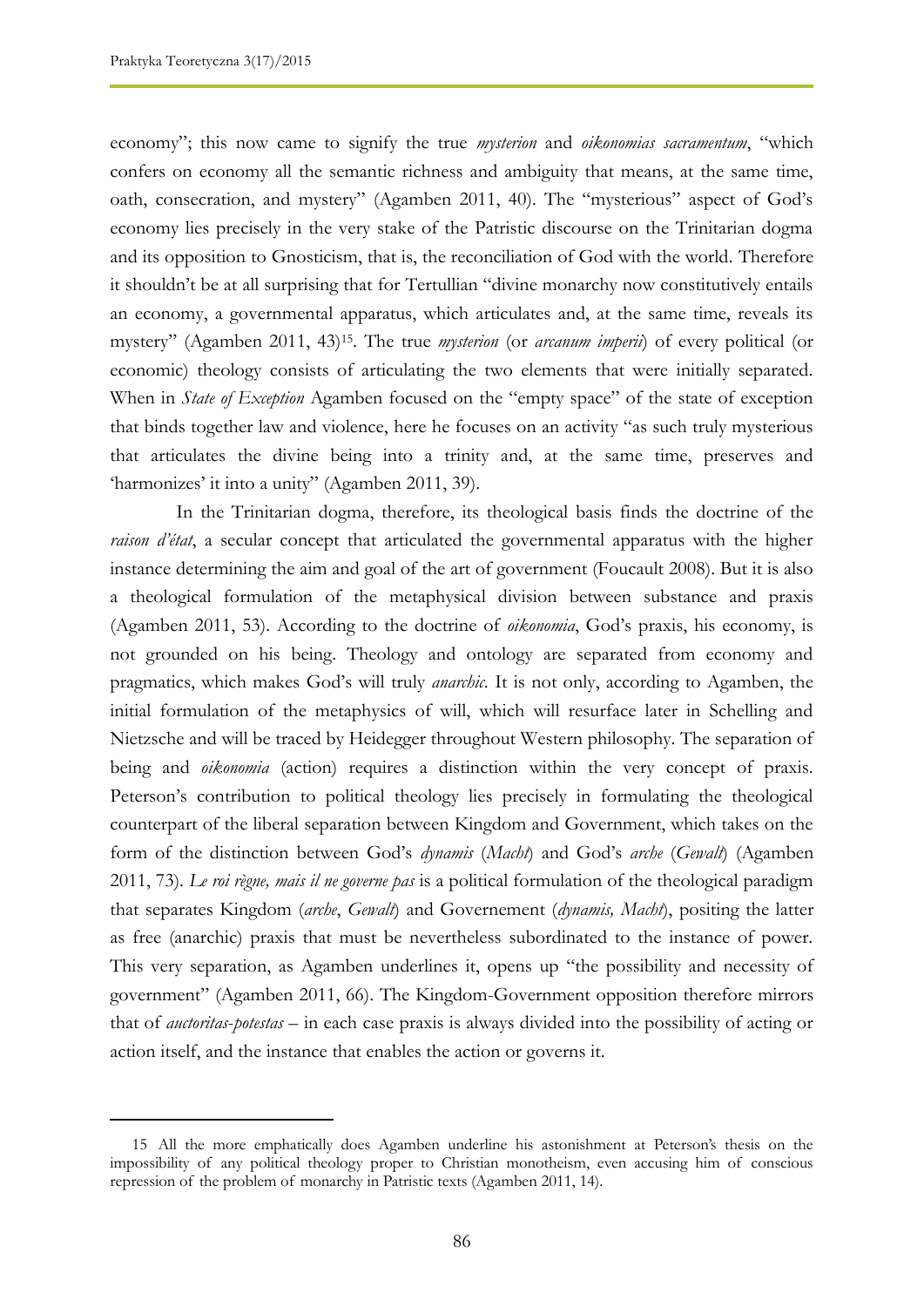The logic of economical "mystery", that is, the articulation of transcendence and immanence, God and world, Kingdom and Government, is best seen in the metaphysical concept of order, *taxis*. Medieval ontology took this Aristotelian notion and transformed it according to the doctrine of the divine economy. The very concept of order in its Aristotelian formulation joined in itself the substance with its presentation in the world, which made it an aporetic articulation of substance and relation (measure, number etc.). If now the being of God is only his *oikonomia*, that is *ordinatio* and *dispositio*, "praxis of government and activity that arranges according to measure, number and weight" (Agamben 2011, 89), then the order of the world becomes the effect of God's constant creative activity that arranges things in relations. The world is the effect of the praxis of government, but it is also God who becomes this very praxis, who "is no longer only substance or thought, but also and in the same measure *disposition*, praxis" (Agamben 2011, 90).

The philosophical formulation of the distinction between Kingdom and Government is to be found in Aquinas' concept of causes. In *Il regno e la gloria* Agamben reconstructs his theory of primal and secondary causes, which not only explicates the Aristotelian notion of *taxis* in the new Christian conceptual horizon, but also gives theoretical fundaments to the doctrine of providence. The relations between things, elements of the world, are only secondary causes, according to Aquinas. Every secondary cause is also determined (we should probably say "overdetermined") by the primal cause, which refers the worldly relations to the *order* of the divine *dispositio*. The problem that interests Agamben is "the way in which the first cause governs created things while remaining transcendent with regard to them" (Agamben 2011, 95). The distinction between primal causes and secondary causes enables the distinction between general providence and special providence (Agamben 2011, 94–95) and represents the scholastic attempt to articulate transcendence with immanence, the general with the particular. The praxis of governance is possible because it is separated from the Kingdom and at the same time subordinated to it, which amounts to the necessary articulation of the general providence (understood also as the history of salvation) with special providence (relations in the world), or in Foucault's terms – *omnes et singulatim* (Agamben 2011, 114).

In *Opus Dei* Agamben returns to Aquinas' philosophy of causes but approaches it from a different angle – from the point of view of the genealogy of sacramental effectiveness. In order to explicate the efficacy of the sacrament, Aquinas adds a fifth type of cause to the Aristotelian doctrine of four causes: the instrumental cause (Agamben 2013a, 52). An action is efficacious instrumentally only when it acts according to its nature *and* is moved by the principal agent (like the ax that is an instrument of the lumberjack cutting down a tree). Therefore the sacrament is effective not only because of the actions performed by the priest, but also because he acts as an instrument of God's will. The concept of sacramental

87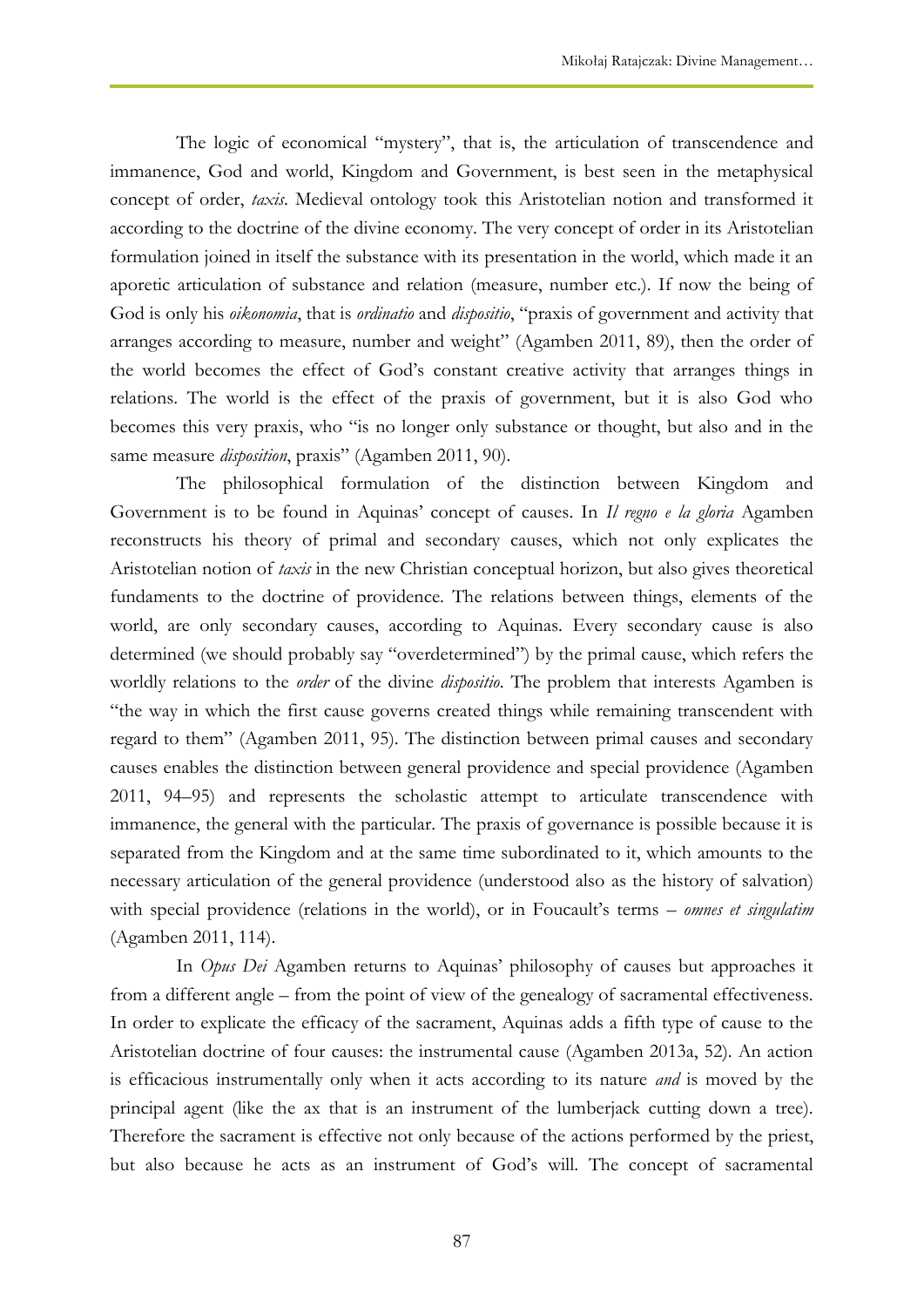effectiveness coincides with that of divine *oikonomia* and divine providence: the realization of God's economy within the world and history is subordinated to the immanent economy of the Trinity (which turns the two economies into one), the secondary causes constituting the special providence are subordinated to the general providence, and, according to the same logic, the actions of people in the world are truly effective only when considered as instruments of God (actions realizing the divine economy in the world).

The theological notion of *oikonomia* presents therefore an aporetic concept of praxis that is both unfounded *and* subordinated. The separation of God's being from his action – the separation of theology from economy and ontology from pragmatics – discloses the lack of a proper fundament for praxis, life and language, but at the same time captures them in the division between the special/immanent and general/transcendent, articulating the two dimensions in a manner unattainable for the subject of praxis. It is therefore the very logic of this articulation that constitutes the basis and grounding of praxis<sup>16</sup>. The articulation constitutes the proper *oikonomias sacramentum*, the sacramental and mysterious character of the concept of the unfounded, and hence free, praxis bequeathed to Western philosophy by the Trinitarian dogma. The political problem of divine *oikonomia* now consists precisely of envisioning a form of *worldly* praxis of men and women which would be the structural counterpart of God's *oikonomia*, subordinating the free actions to the divine economy.

The theological dispositive that articulates worldly actions with God's economy, subsuming therefore human praxis under the split between Kingdom and Government (but also between *auctoritas*/*potestas*), is Glory. The theology of Glory, i.e. *doxology*, is preoccupied with the problem of the rearticulation of the division, both between the persons within the immanent economy (Father-Son-Holy Spirit) and between God and the world. Glory is the term that signifies the basic, fundamental relation between transcendence and immanence:

As we have already seen with regard to the term "order", which means as much a transcendent relation with God (*ordo ad Deum*) as a property immanent in creatures (*ordo ad invicem*), so glory is at once as essential attribute of God and something that creatures owe to him and that expresses their relation to him. Moreover, in the same way that the dual meaning of the term "order" ultimately ends up befitting the very essence of God, so the ambiguity of the term "glory" makes of it the name that defines God's most intimate nature (Agamben 2011, 214).

<sup>16</sup> This figure of articulation as (metaphysical) grounding appears for the first time in *Il linguaggio e la morte* (Agamben 2006) in the figure of mute Voice, which presents the negative grounding of the human disposition to speak.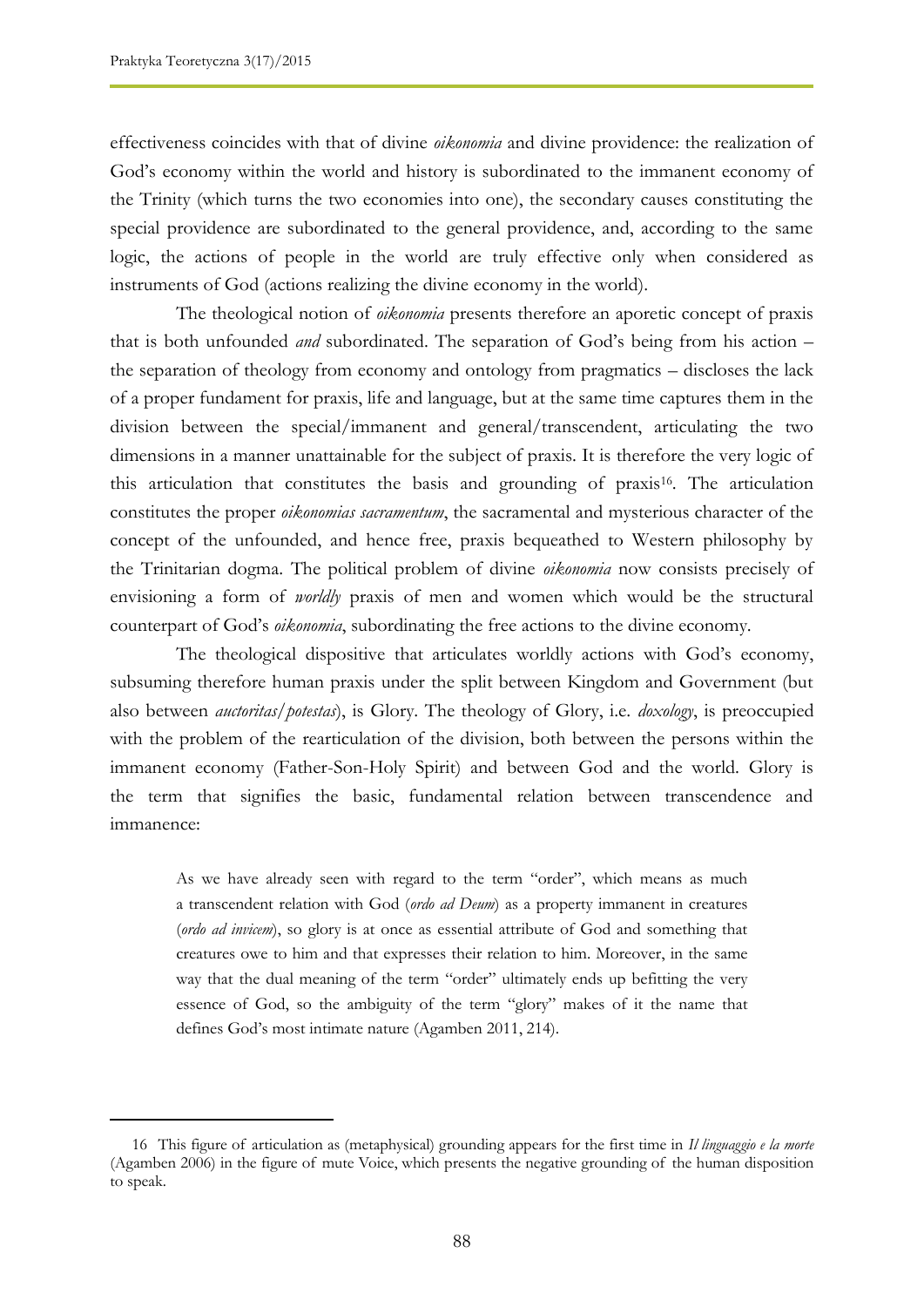The proper problem of economic theology, according to Agamben, is not so much Glory as glorification, the praxis of praising God and his economy. The difference between Glory as an attribute of God and glorification as a praxis of the creation is nevertheless inherent in the very theological concept of Glory, which reproduces the aporetic articulation present in the notion of divine *oikonomia*. Glory denotes a mode of God's existence and a mode of participation in God's existence, joining the two aspects to the extent that it comes to conceptualize the existence of God as dependent on the activity of glorification (Agamben 2011, 221). God exists only because the world he created praises him – and the world praises him because it was created by God. Glorification is at the same time concerned with ontology ("to be") and ethics, understood here as having-to-be17: God has to be praised in order to be; the worldly creatures were created in order to uphold God in his existence through praise.

It becomes clear why Agamben analyzes Glory as a theological dispositive that captures the inoperative character of human praxis (Agamben 2011, 245). The distinctive character of human life is the absence of any work or task the fulfillment of which should be the aim and goal of politics or ethics proper to the animal that has language (Agamben 2007). The theological paradigm of divine economy is a paradigm of praxis that is free, ungrounded, but at the same time directed towards the realization of an abstract, empty task of glorifying the divine praxis of governing the world, i.e. God's economy. The distinction between Kingdom and Government isn't only a theological formulation of the liberal paradigm of governance, but is itself based on the idea if *oikonomia*, praxis that is free only insofar as it realizes and fulfills the *a priori* principle (general providence, immanent economy of the Trinity, history of salvation etc.).

The analogy with the liberal concept of the market is striking. The principle of Smith's "invisible hand" reproduces the articulation between "immanence" and "transcendence" that we have seen in the case of the concepts of order and providence. The theological genealogy of economy allowed Agamben to deconstruct the apparent opposition between "naturalism" and "providentialism" (an order based on the needs of the "stomach" in the first case and an order envisioned previously in God's "brain") which drove discussions among supporters of the free market in the 18th century, and to relate the *natural order* of the market back to the governmental machine founded on the distinction between Kingdom and Government:

If it is probable that the Smithian image of the invisible hand is to be understood, in this sense, as the action of an immanent principle, our reconstruction of the bipolar machine of the theological *oikonornia* has shown that there is no conflict between

 $\overline{a}$ 

<sup>17</sup> Agamben analyses this aporetic link between "to be" and "having-to-be" more precisely in *Opus Dei* (Agamben 2013, 118–125).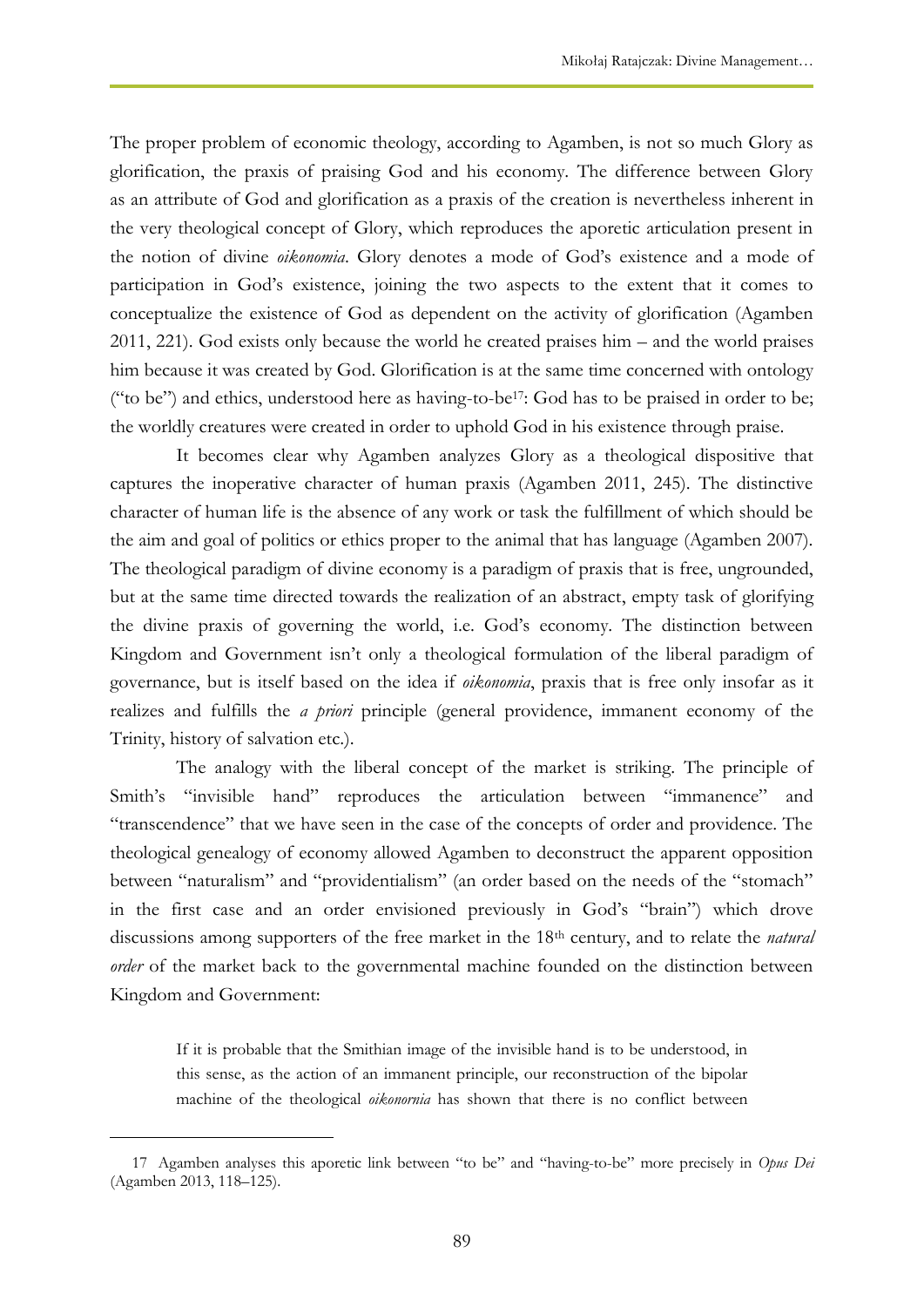"providentialism" and "naturalism" within it, because the machine functions precisely by correlating a transcendent principle with an immanent order. Just as with the Kingdom and the Government, the intradivine trinity and the economic trinity, so the "brain" and the "stomach" are nothing but two sides of the same apparatus, of the same *oikonomia*, within which one of the two poles can, at each turn, dominate the other (Agamben 2011, 284-285)<sup>18</sup>.

But the deconstruction of the natural "order" of the market isn't the only contribution that Agamben's theological genealogy of economy can make to political economy<sup>19</sup>. The concept of *taxis*, "order", is founded on the separation between Kingdom and Government, which we have already seen is a different formulation – in a theological-economical conceptual key – of the *potestas*-*auctoritas* division, between power to act and power that enables and legitimizes the act. We can say that this separation of *dynamis* from *arche* (or *Macht* from *Gewalt*) founds the very possibility of governing and managing the lives of men and women, the human praxis in all its forms – including labor. If so, capitalism as an economic regime that governs and regulates the labor of men and women in order to valorize capital – the true God of modern times – must be founded on its own version of this division – and the articulation of the divided elements: which constitutes its own logic of conditioning the effectiveness and legitimization of praxis. A change of perspective is necessary. In order to relate the theological genealogy of economy to political economy, we need to go beyond the concept of market and investigate the form of praxis that market presupposes. We already know that it is a free and subordinated praxis – but how is this subordination to be understood? What are the metaphysical conditions of the capitalist governance of labor and, generally speaking, life? In order to give preliminary responses to these questions, we have to include in our investigations the political theology of liturgy.

<sup>18</sup> This passage from *Il regno e la gloria* is one of the most important of Agamben's contributions to the genealogy of modern liberalism and its "biopolitics". The spontaneity of the market is "natural" only insofar as the actions of the participants in the market follow one principle, which makes market a "governable" sphere of praxis. See also notes by Foucault: "If we take things up a bit further, if we see them up at their origin, you can see that what characterizes this new art of government I have spoken about would be much more a naturalism than liberalism, inasmuch as the freedom that the physiocrats and Adam Smith talk about is much more the spontaneity, the internal and intrinsic mechanics of economic processes than a juridical freedom of the individual recognized as such" (Foucault 2010, 61).

<sup>19</sup> And it is also not the most important one. Investigations into the theological roots of Smith's concept of the "invisible hand" have been an important field of research at least since the publication of the famous article by Jacob Viner *Adam Smith and laissez faire* (Viner 1927; see also Oslington 2012). Many researches (including also those of Benjamin M. Friedman, Peter Harrison and Emma Rothschild) have pointed towards stoicism, Scottish Calvinism, British Scientific Natural Theology and the concept of the Natural Law as possible theological influences on Smith's thinking (see Oslington 2011, Rothschild 2002). Agamben's contribution to these debates may nevertheless consist of referring Smith's concept of natural order to the Trinitarian theology and also of a deeply philosophical reading of this theological tradition.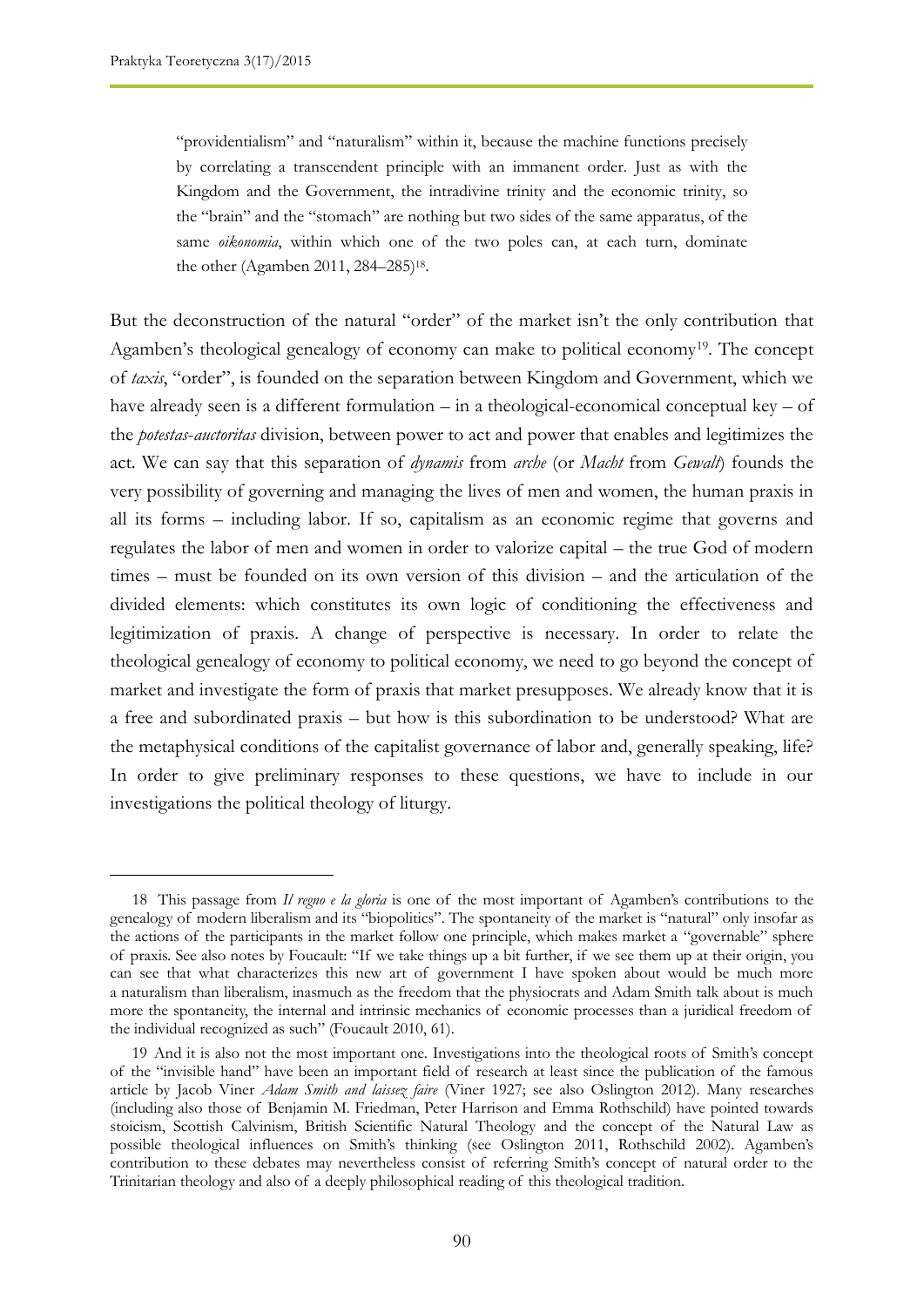### Liturgy and office

According to Peterson, liturgy is the proper Christian form of politics. In opposition to Schmitt, for whom political theology must be based on the power of Christian *imperium*, Peterson separates Augustine's two Kingdoms, leaving it up to the Church to join the celestial and worldly forms of power: "the cult of the celestial Church and, therefore, also the liturgy of the earthly Church that is bound to the celestial, have an originary relation with the world of politics" (Peterson 1994, 202; see also Agamben 2011, 145). This "originary relation" is theologically grounded on the doctrine of Glory: liturgy is a form of worldly, organized praxis aimed at the glorification of God. The political significance of liturgy consists of participating through the glorification of the creator in his Glory, thus creating a worldly public sphere for the members of the Church as a sphere of the communal praise. *Leitourgia*, after all, means a "work" (*ergon*), a service performed for the people (*laos*). The separation of Kingdom from Government excludes the possibility of any political theology in Schmitt's sense – of a direct, "miraculous", sovereign intervention in the realm of worldly politics. But it is the praise of the Kingdom, the principle of the general providence, that is in itself political, since it affirms the "order" in the world – but only the order that aims at the subordination of worldly relations (effects of the "free" will of people) to the divine economy (history of salvation). By exhorting *heis theos* [one God], the Church as a community submits to the transcendent instance and creates its own public sphere in the form of a ceremony (Agamben 2011, 168). The genealogy of the ceremonial aspect of power constitutes a significant part of Agamben's investigations into economic theology (see Agamben 2011, 167–196). Nevertheless, the aspect of liturgical action that interests us here is not so much ceremony as effectiveness:

The mystery of the liturgy is, in this sense, the mystery of effectiveness, and only if one understands this arcane secret is it possible to understand the enormous influence that this praxis, which is only apparently separate, has exercised on the way in which modernity has thought both its ontology and its ethics, its politics and its economy (Agamben 2013a, xii).

The "mystery" of the liturgy corresponds to the mystery of the divine economy, i.e. the articulation of the transcendent principle, presupposed as the aim and goal that enables the governance of the *taxis*, with the immanent order. An "effective" action in this sense is an action that joins the worldly order to the general principle of that order. The "effectiveness" of liturgy was thus perfect in the person of Jesus Christ – a worldly incarnation of God and simultaneously an element of the immanent economy of the Trinity – who, as the highest priest, was the subject of actions that were all perfectly effective. The mystery of Christ's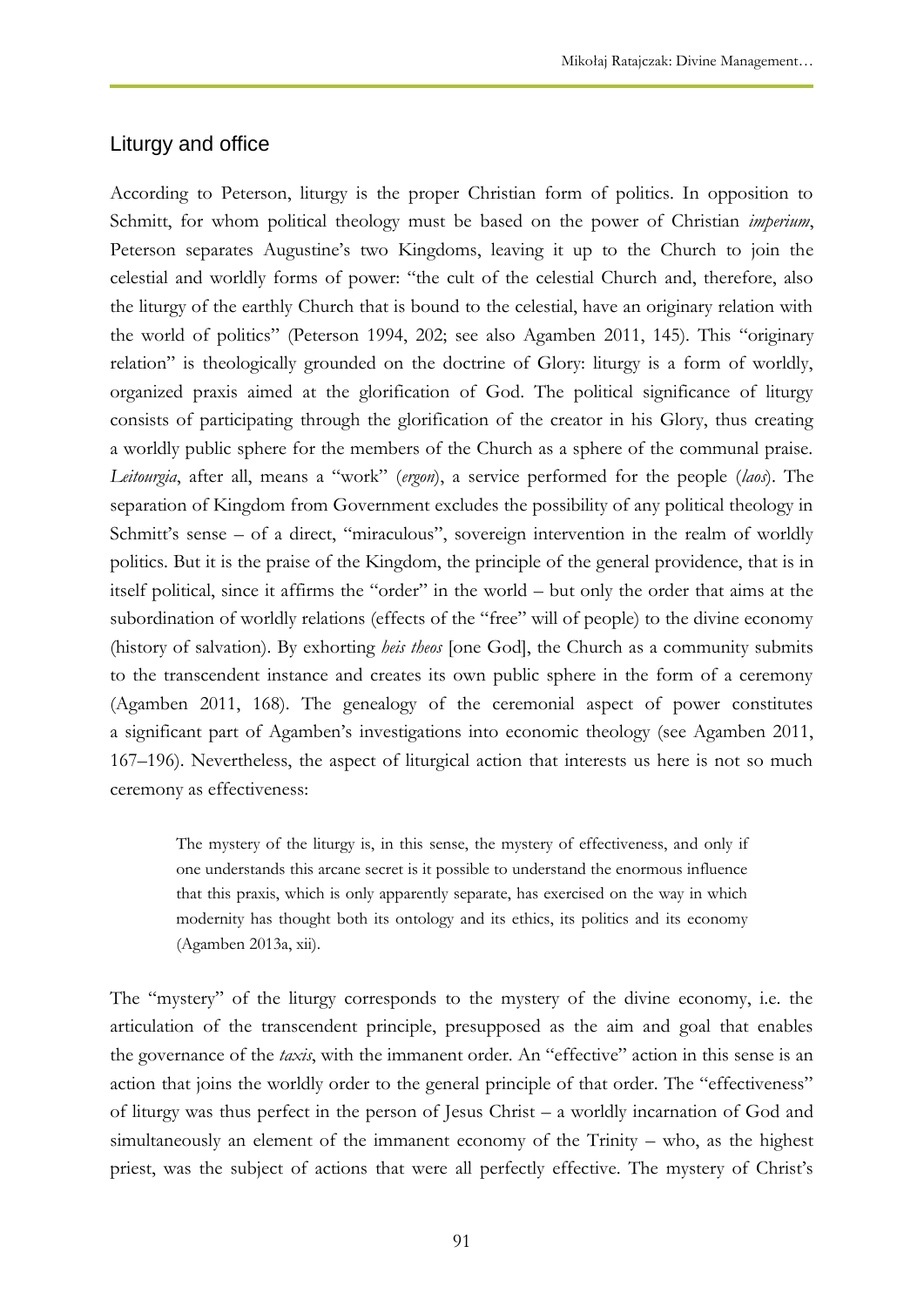economical effectiveness was later transformed into the doctrine of the "ministry" of liturgy. With the translation of the Greek *mysterion* into Latin as *sacrament*, the effectiveness of liturgical practice, that is the subsumption of praxis of every member of the Church under the principle of God's Kingdom, came to be formulated in the doctrine of sacramental effectiveness (Agamben 2013a, 16). In order to be effective, the liturgical action must articulate praxis *in* the world with the general instance *of* the worldly order.

The form of this liturgical "originary relation", which we could also term "liturgical subsumption of praxis", isn't limited, according to Agamben, to the Church's doctrine of the sacrament or praise (exhorting *heis theos* or singing hymns to the Glory of God). To put it otherwise, if the state of exception reduced any form of life to bare life, to the biological foundation of political or ethical life, the political theology of liturgy gives birth to many different forms of life, all nevertheless subordinated to participation in God's Glory. In *Altissima povertà* Agamben traces the liturgical subsumption of praxis to the concept of *regula vitae* of the monastic life, according to which the monks were to "construct their life as a total and unceasing liturgy or Divine Office" (Agamben 2013b, xii). The separation of *regula* and *vita*, in the same manner as *auctoritas* was separated from *potestas* and Kingdom from Government, introduced a new concept of the governance of life, one based on the subsumption of life under the *a priori* formulated rule of conduct that encompasses all aspects of life in its entirety. Probably the best example of the liturgical subsumption of praxis in monastic life was the imperative of the incessant study of the text of the *regula* itself. The monk should spend as much time as possible in reading the text of the monastic rules or, should that be impossible, in meditating on the text and reciting it from memory (Agamben 2013b, 77–78). The reading or recitation of the text of the *regula*, which itself prescribes its own reading or recitation by the monk, is a form of perfectly self-referential and thus absolutely effective liturgical practice: just as with the aporetic articulation of "being" and "having-to-be" in the concept of Glory, the liturgy of monastic life is perfectly realized in a praxis of following the rule that prescribes only obedience to itself. The self-referential character of the rule that one must recite and read the rule is the most abstract form of the monastic praxis that illustrates the general structure of the liturgical subsumption of praxis under the *regula vitae*: the idea of making every moment of life and every form of action a realization of a rule and hence of liturgy:

As *meditatio* renders *lectio* potentially continuous, so every gesture of the monk, all the most humble manual activities become a spiritual work and acquire the liturgical status of an *opus Dei*. And precisely this continuous liturgy is the challenge and novelty of monasticism, which the Church was not slow to pick up on, seeking to introduce, albeit within certain limits, the totalitarian demand proper to the monastic cult into cathedral worship as well (Agamben 2013b, 83).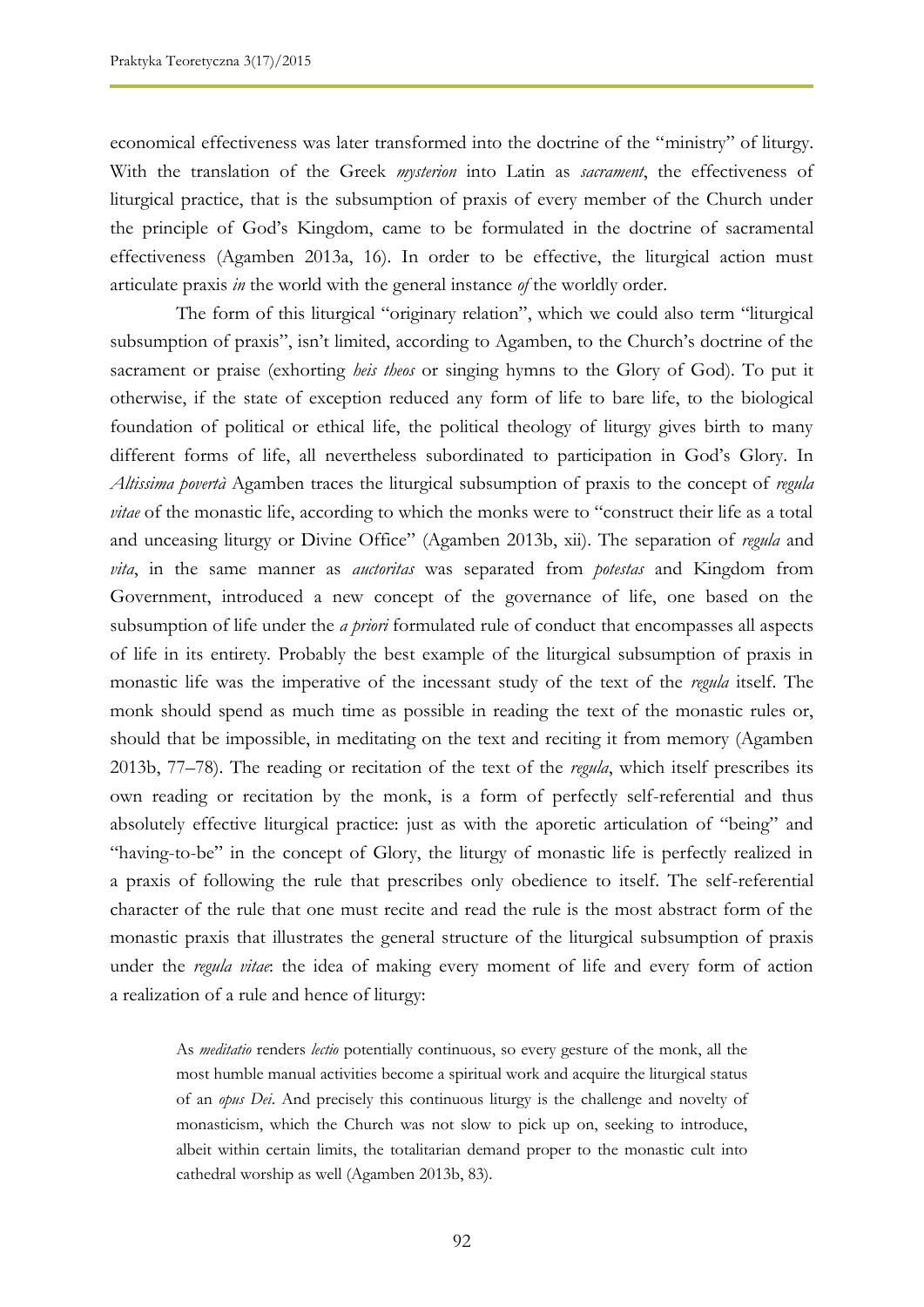Hence the detailed rules concerning the monk's diet, clothing, and daily schedule; generally speaking: his habit, *habitus*. But it is precisely this liturgization of life and vivification of liturgy (Agamben 2013b, 82) that makes the monastic form of liturgy specific and different from the liturgy of the Church, although the latter had incessantly sought to reconcile the "two liturgies" – the liturgy of monastic life and the liturgy of the priestly ministry. Because of this difference Agamben penetrates the archives of *regulae vitae*, especially the Franciscan one, underlining the distinction between the two liturgies in order to delineate a possible concept of a *form-of-life*, a form of practice that would elude the liturgical subsumption of praxis. But in order to do that – and also in order to reconstruct his political philosophy of praxis – it isn't sufficient to just reverse somewhat the relation between *regula* and *vita*. It is also necessary to reconstruct the liturgical structure of effectiveness and move beyond the presupposed structures conditioning the effectiveness of human praxis.

The liturgical effectiveness of monastic life consisted in subordinating every aspect of the monk's life, every form of worldly action, to the rule that prescribed a specific way in which this action should be carried out. The action realized the liturgy of monastic life because it was carried out in a specific manner, according to the rule, and the rule existed only in the actions performed according to the rule. The monk who doesn't live according to a specific form of life is not a monk. By contrast, the priest realizes the ministry whose effectiveness is independent of the way he leads his life (Agamben 2013b, 84). The sacrament granted by the priest is effective because of the priestly *office*, because the priest is the *instrument* of God's will, i.e. his economy. According to the doctrine of the sacrament, the priest's action is divided into *opus operantis*, i.e. the very *worldly* action of the subject with its physical characteristics, and *opus operatum*, i.e. the effective, liturgical reality of the sacrament (Agamben 2013a, 21). Sacrament is the *mystical* (i.e. *sacramental*) unity of these two aspects of priestly action. In the ecclesiastic liturgy of the office, the division between *regula* and *vita*, the metaphysical basis for the liturgy of the monastic life, takes the form of the division between *opus operantis* and *opus operatum*. An action is effective only insofar as it is *also opus operatum*, that is, as it realizes God's economy in the world. The principle of the action's effectiveness is not an element of the subject's action and – as we have seen before in case of other oppositions traced by Agamben in his theological genealogy – the *mystical* articulation of *opus operantis* and *opus operatum* is unattainable for the subject of the action. The articulation of the two elements lies beyond the sphere of the subject's action, but still constitutes the fundament of its effectiveness.

The two liturgies present two different forms of the liturgical subsumption of praxis. The first form, the liturgy of the monastic life, concerns the way the action is carried out: it makes a certain form of praxis effective only insofar as it is performed according to the rule. It is a disciplinary form of governance of life, molding an individual's form of life in every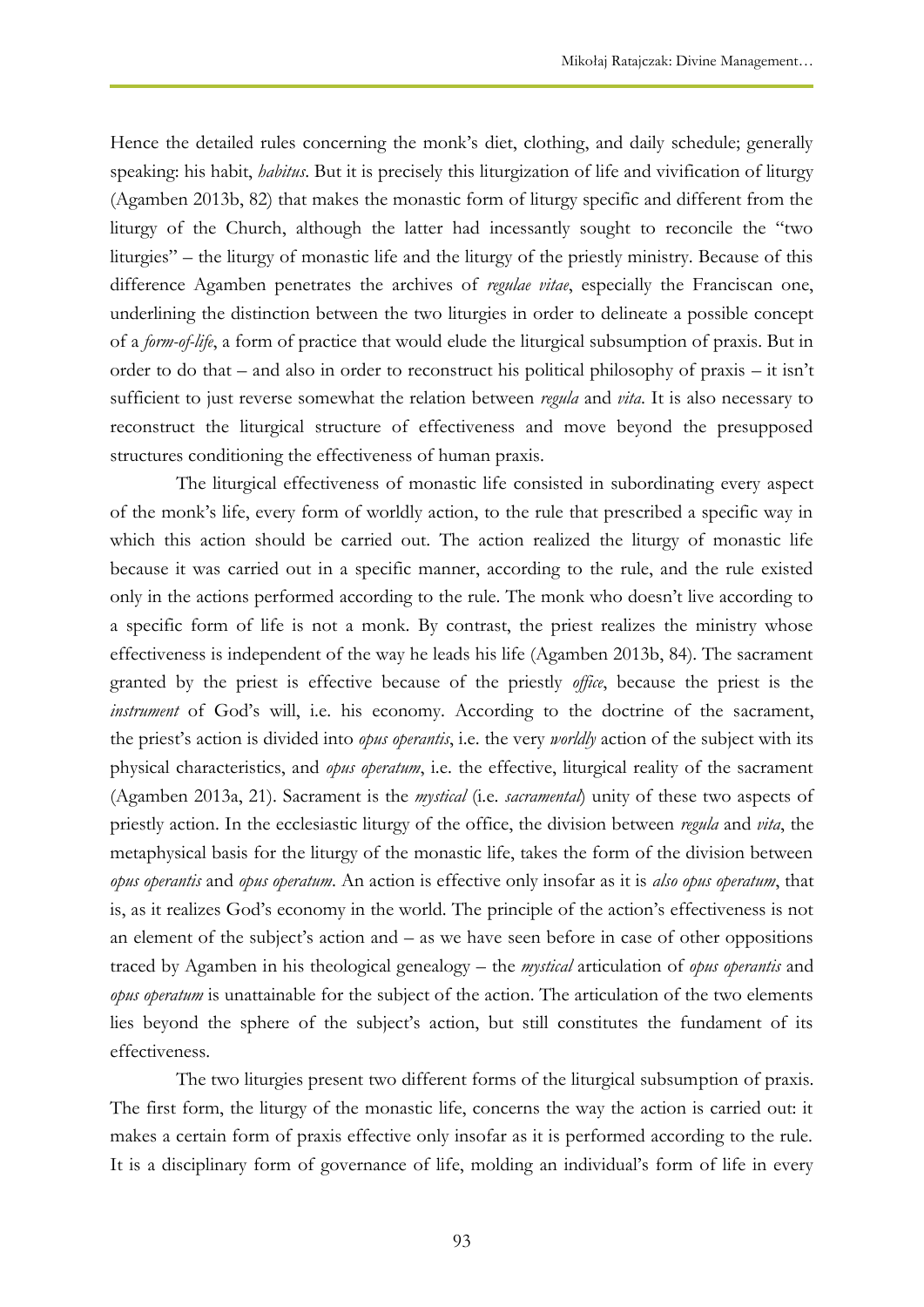possible aspect. Today we can see this form of governance active in corporations or in books advocating the "entrepreneurship of the self" (Bröckling 2007) and issuing an endless list of rules of conduct in order to perform the liturgy of modern enterprise. The second form, the liturgy of the office, is not interested in the form of the action, that is, in the way it is performed, but subsumes praxis *as it is*, as *opera operantis*, under the principle that grants it effectiveness or confirms its effective character. It is not the question of the conduct, of *life*, but of the instance that grants life sacramental effectiveness. In the first liturgy the ethical and even physical aspects of the subject are taken into account in determining the effective character of monastic life. In the second liturgy the subject is just a carrier of the action, the effective character of which is decided according to the office.

#### The management of effectiveness and productivity

Emanuel Alloa stresses the fact that economic theology is first of all interested in the problem of diversity – and the management of this diversity (Alloa 2015, 300). The economy of the flow of glory between the persons in the Trinity (immanent economy) and between the Trinity and the world would set the paradigm of the management of life (in theological terms: the creation) and the *taxis* of the world. Our focus on the concept of liturgy is intended to show that it is not only the flow of glory, the *economy of glory*, but far more the liturgy, or as we call it "the liturgical subsumption of praxis", that constitutes the theological paradigm for the management of the living. In the genealogy of the liturgical praxis – the praise of God's name, the monastic *regula* or the ecclesiastic office – Agamben was able to reconstruct the paradigm of *effectiveness* that enables the management of the praxis of men and women. For how is it possible to manage the praxis of the multitude? The aim is not so much to govern all area of worldly praxis by taking into account the intentions of the subjects of praxis or their effects *in* the world alone, as to set an instance determining the effectiveness of the praxis independently of the actions themselves. What counts in the liturgical subsumption of praxis is the function of a given action in the service of God, i.e. as a realization of his *oikonomia* (Agamben 2013a, 25). The liturgical reality of praxis is, according to the Church's doctrine of sacraments, its *effective reality*, its *Wirklichkeit*, a reality that is effective and that effectuates. For this reason Agamben states that the liturgy sets the paradigm for the ontology of effectiveness, in which "being is inseparable from its effects; it names being insofar as it is effective, produces certain effects, and at the same time is determined by them" (Agamben 2013a, 41).

But liturgy is not only an ontological paradigm; it is also a paradigm of praxis, including a model of the subject of praxis. Just as, according to the doctrine of glory, God is only his *oikonomia*, so the subject of liturgical praxis is only this praxis as *opus operatum*. But at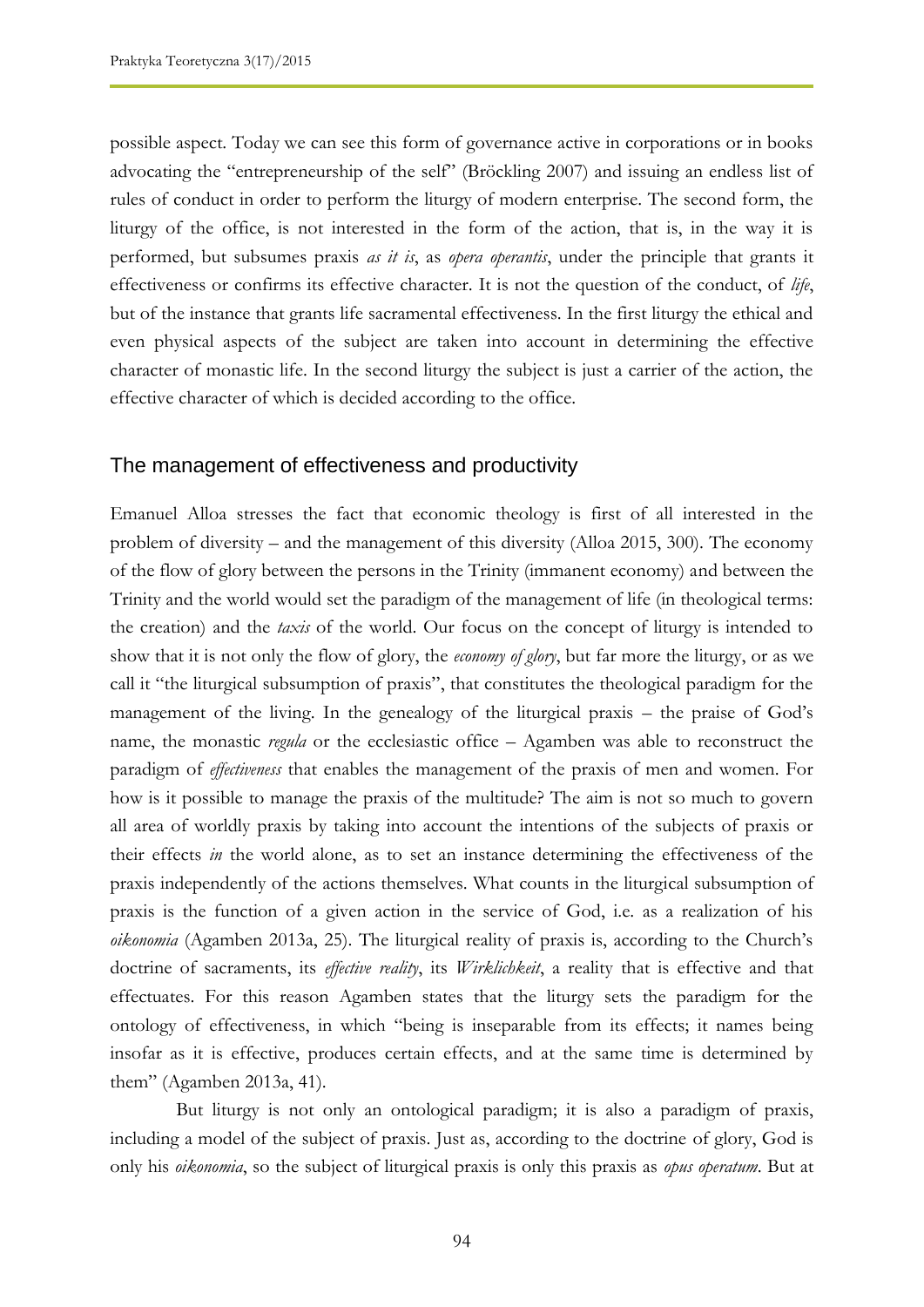the same time, just as the concept of God's economy entails an aporetic relation between God and creation – in which the worldly creatures were created in order to praise God, that exists only because of this glorification – so the liturgical subsumption of praxis entails an aporetic articulation between *being* and *duty* (*having-to-be*) that "*institutes a circular relation between being and praxis, by which the priest's being defines his praxis and his praxis, in turn, defines his being*" (Agamben 2013a, 81). It is not a paradigm of praxis defining being (*existentia* that determines *essentia*), but a circular and aporetic articulation of praxis that realizes a being with a being that exists only as effectuated by a certain form of praxis. This is why the liturgical subsumption of praxis coincides with the notion of *taxis*, but also sets the paradigm for a market subjectivity: the subject of liturgical praxis is at the same time *being* and *relation*. Although this definition of the subject (as at the same time a being in relation and the relation itself) is generally true for the human being as the subject of language (Virno 2011, 33), in the case of the liturgical subsumption the subject of praxis is related, *in its being*, to a divine economy (the principle of order or the "invisible hand of the market"); that is, to the *instance of the worldly order and not to the world* or worldly beings. This is precisely the reason why the theological doctrine of economy and liturgy establishes the paradigm for the management of the living: by introducing the paradigm of effectiveness, it defines the multitude as beings that need to be effectuated by their praxis, the effectiveness of which is determined by an instance (in the case of the ecclesiastic liturgy – the Church)<sup>20</sup> that remains transcendent to this praxis. The liturgical subsumption includes the praxis (*life*) of men and women only to the extent that it excludes it (that is, includes it as an animate instrument of God's economy, but excludes it as a simple, worldly praxis).

This aporetic concept of liturgical effectiveness constitutes the most important difference between the monastic and ecclesiastical liturgies. The monastic liturgy, the vivification of liturgy in the monastic *regula*, reduces the effectiveness of praxis to the realization of the monastic rule. The aporetic articulation of being and having-to-be is in this case reduced to the introduction of the highest rule that prescribes the *lectio* or *meditatio*  aimed at repeating (out loud or in the monk's head) the text of the *regula*. Just as the absolute performative, i.e. the sentence "I speak", is always a felicitous performative (Virno 2015, 49), since it refers solely to its own linguistic reality, so does the reading and repeating of the text of the *regula* represent the maximum of liturgical effectiveness, since the aim of the monastic liturgy is to uphold the *regula* constituting the monastic *koinos bios*. In the terminology of

 $\overline{a}$ 

<sup>20</sup> We might pose a question here about the extent to which Agamben's genealogy of liturgy contributes to the famous thesis by Max Weber that capitalism developed out of the protestant work ethic (Weber 2013), namely: to what extent was the development of the protestant work ethic only an institutional transformation of the paradigm of the liturgical subsumption of praxis – that is, a renunciation of the Church as the instance determining the effectiveness of praxis, but without the renunciation of the concept of liturgy as a proper form of Christian ethics and politics?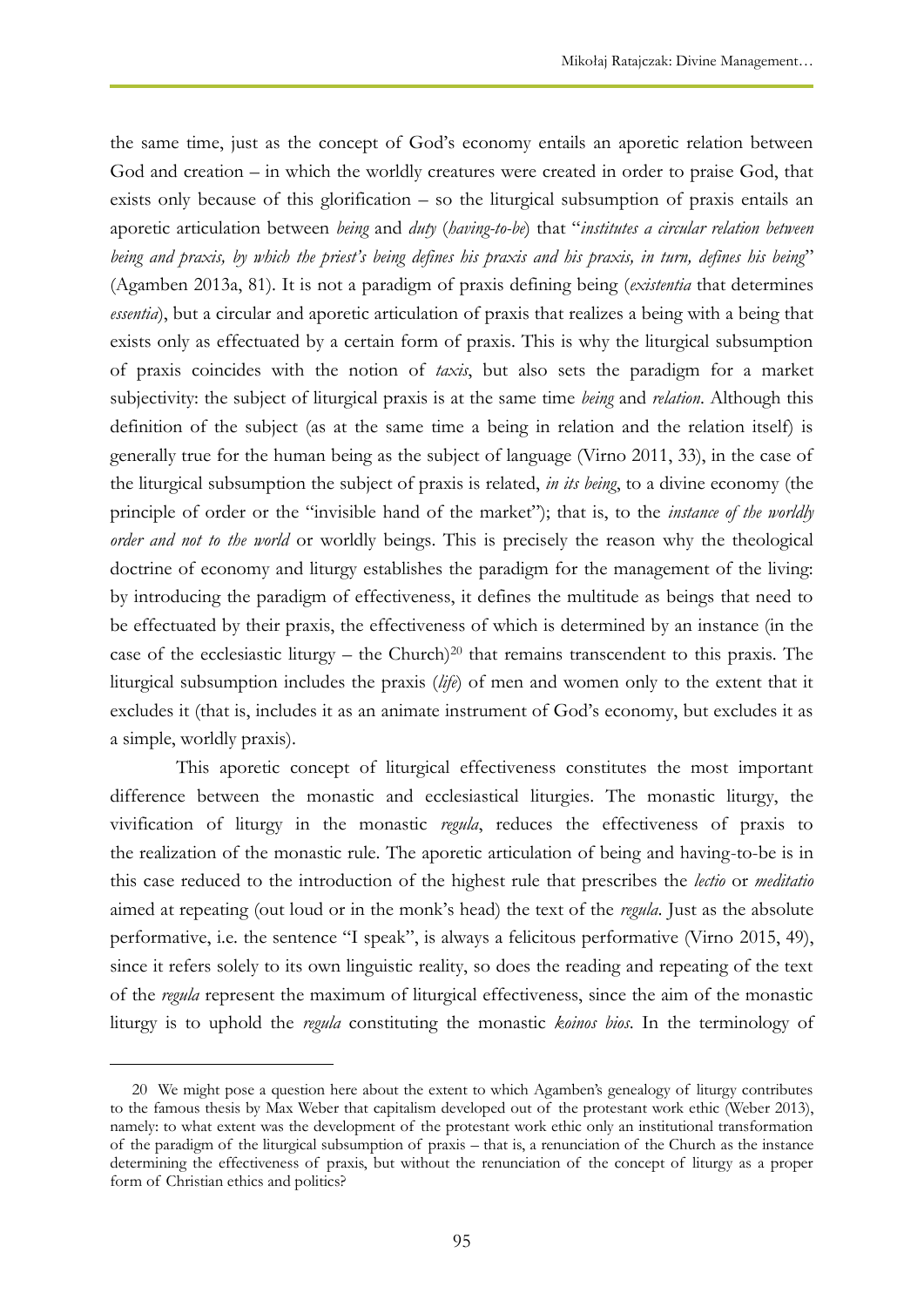speech acts one can differentiate between the two liturgies on the basis of the possibility of felicity, i.e. effectiveness: while the monastic liturgy enables the felicity of the liturgical praxis – a realization, although not a *fulfillment*, of the rule, the liturgy of the sacrament is founded on the office of the priest, in which "the *opus operantis* can coincide with the *opus operatum* only on condition of being distinguished from it and can be distinguished from it only on condition of disappearing into it": which means that "its felicity is its infelicity and its infelicity is its felicity" (Agamben 2013a, 25). In other words, the action of the priest can never be considered effective on its own merit alone. The self-referential character of the monastic *regula* (that prevents fulfillment but enables realization of the rule) is transposed here into an aporetic structure of the ecclesiastical office and the subjectivity of the priest. It is now because of the office – of a metaphysical quality or disposition of the subject – that praxis can be effective. In the concept of the priestly office, the Aristotelian separation of *dynamis* and *energeia* ceases to denote two different modes of being and becomes a diagram of effectiveness (Agamben 2013a, 91–92), whereby a certain disposition, a certain *dynamis*, determines that the actions of the priest are effective, but this very *dynamis* exists only insofar as it is being effectuated. It is therefore the ecclesiastical liturgy of the sacrament that sets the proper paradigm for the management of the living, subordinating the free praxis of the multitude to an instance that determines the effectiveness, i.e. felicity of its praxis. Which also means that it determines the political character of the life of the multitude.

Agamben's genealogy of liturgy therefore prepares the ground for a truly political philosophy of praxis which should consist not only of analyzing different forms of praxis (e.g. communicative praxis, exchange, manual labor, care for others), but also of exploring the structural, institutional and metaphysical mechanisms determining these forms of praxis as belonging to a certain sphere (economy, politics, ethics, etc.) or as realizing certain processes aimed at producing certain effects. The liturgical subsumption of praxis sets, according to Agamben, a general paradigm of the "effectiveness" of praxis independently of the material qualities of the actions of the subjects of praxis. It is now becoming clear why Agamben has made the proper task of his philosophy to think the *inoperativity* of human life. For it is precisely this *inoperativity* that escapes the liturgical subsumption, and it is the inoperativity that constitutes a paradigm of a perfectly *worldly praxis*, not aimed at realizing any task, any work; or rather, not being effectuated *in order to fulfill a certain task*.

The question of a determination of praxis by a transcendent instance through effectuation is precisely the point at which Agamben's political philosophy crosses paths with political economy. The theological genealogy of economy deals with the problem of metaphysical presuppositions of the management of praxis. These metaphysical presuppositions operate, as we've shown earlier, by dividing the factual praxis into two elements and setting one as the fundament for the other. The very engine of this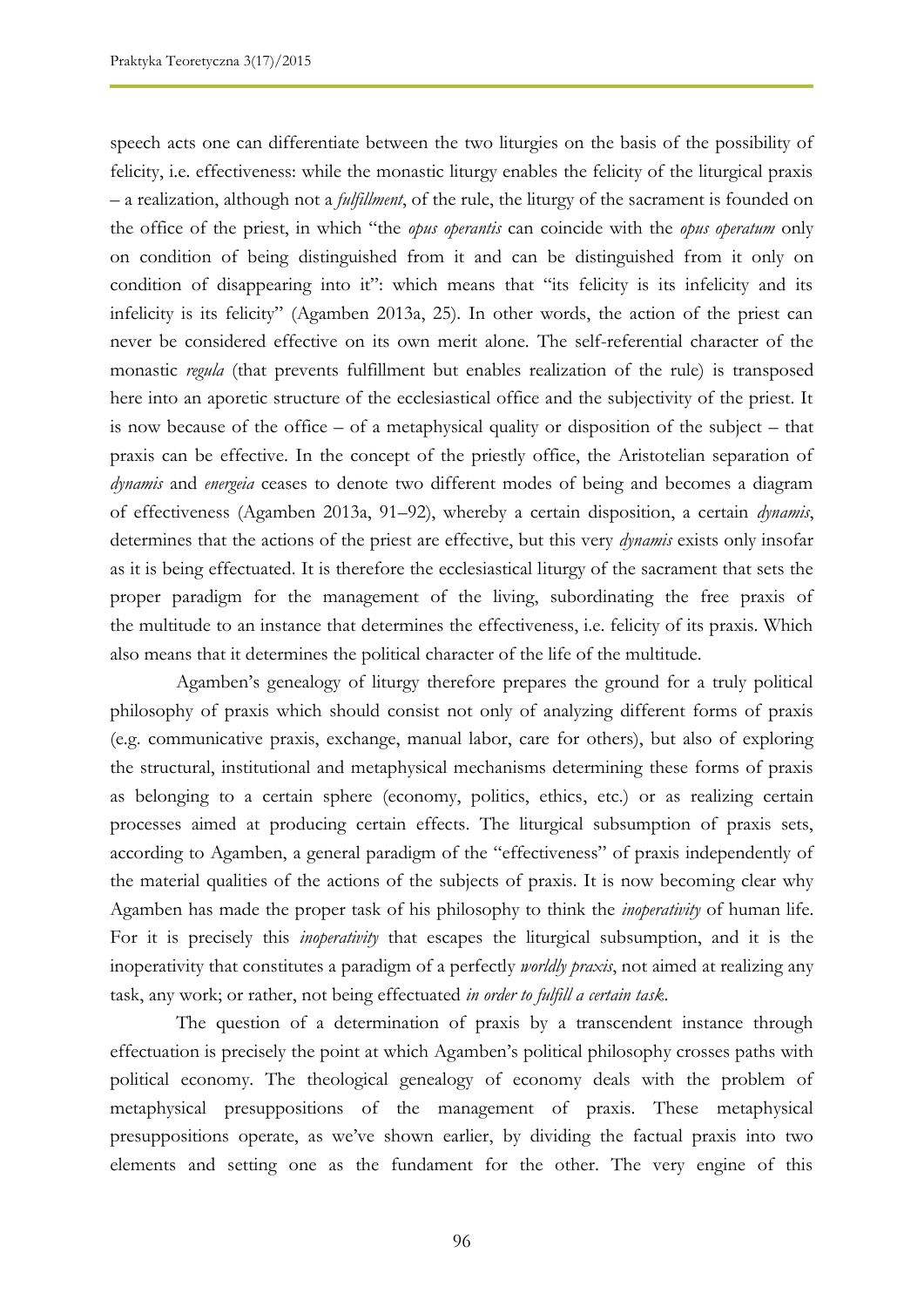metaphysical operation was language, because of its pre-suppositional character which is paradigmatic for any concept of political theology and metaphysics (ontology). But there is an additional presupposing force in the modern world, no less divine than language – capital. The famous unpublished sixth chapter of the first volume of *Capital*, known more widely as *Results of the Direct Production Process*, is one of the best examples of Marx's deconstruction of the metaphysical fundaments of capitalist societies (Marx 2009). Marx deals here not so much with the metaphysical appearance of commodity exchange, as with the metaphysical determination of labor as *productive* and *unproductive.* He describes, with perfect clarity, the selfpresupposing power of capital, whereby the capitalist relationships of production not only result in the commodity form of the products, but presuppose the commodity form of all elements of the production process, and the wage relation as the only possible labor relation (Marx 2009, 22)<sup>21</sup>. Here is the very "mythic violence" (Benjamin 1996) of capital. And, in the same metaphysical manner, capitalist relations are founded on the fundamental division and the rearticulation of the divided elements: it is not only the commodity that is a sensible unity of the use and exchange value, but it is also the process of labor that is a unity of the process of labor (producing use value) and valorization (producing exchange value, valorizing capital) (Marx 2009, 70). The presupposing power of capital not only transforms all elements of the production process and the effects of previous labor (dead labor) into capital, establishing the process of circulation of commodities as the source of all being, but also makes the process of valorization into the *opus operatum* for every form of labor. The fundamental logic of the liturgical subsumption of praxis, i.e. the division between *opus operantis* and *opus operatum*, is reproduced in capitalism, as Marx presents it, in the division between *productive* and *unproductive labor*<sup>22</sup>. Marx introduces the discussion on the productivity of labor just after he finishes the analysis of the real subsumption of labor, i.e. the development of the *properly capitalistic* form of production, which has as one of its effects the tendency to transform all forms of labor into *productive labor*. A labor is productive *only insofar as it is an element of the process of valorization*. Marx formulates it bluntly in a manner that replicates the logic of the effectiveness of the liturgical praxis:

 $\overline{a}$ 

<sup>21</sup> This metaphysical presupposing power of capital is probably best analyzed by different theorists working with the notion of primitive accumulation. The very violence, the "secret" of primitive accumulation is a necessary element in introducing the capitalist relations of production, since capital, according to its defining notion, has no beginning; it presupposes itself as its own source; see e.g. De Angelis 2001.

<sup>22</sup> Marx discusses the concept of productivity of labor in a more historical manner in *Theories of the surplus value*, but it is first of all the texts of the *Results…* that present his understanding of the division between productive and unproductive labor in the wider, more systematic context of the development of capitalistic relations of production and the subsumption of labor under capital.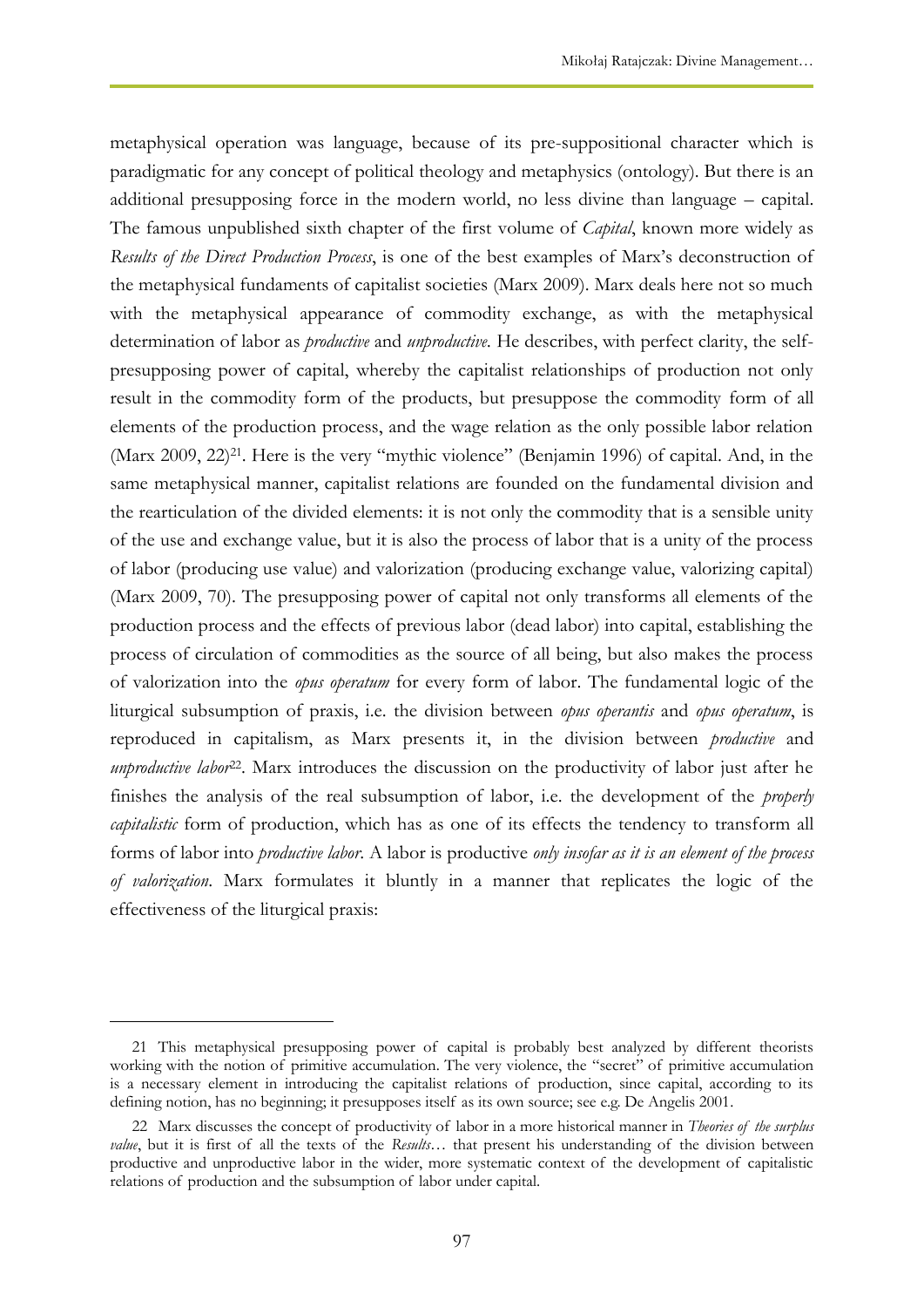Only this worker is productive, whose process of labor is – to the productive process of the consumption of his potential to work [Arbeitsvermögens] – the bearer of this work [der Träger dieser Arbeit] – by the capital or a capitalist (Marx 2009, 123).

One of the effects of the subsumption of labor under capital is the transformation of the worker into a "bearer of work", or better – the installment in his subjectivity of the disposition, the potentiality to work<sup>23</sup> (Ratajczak 2014). But he is only this bearer insofar as this capacity to work is effectuated *productively*, i.e. according to the *oikonomia* of capital (valorization of value) by the capitalist, the owner of the means of production or of financial capital. Marx stresses the fact that the *productive* character of labor is independent of its form, content, or even the wage relation (Marx 2009, 124–125): a worker can receive a wage for e.g. educating the children of the capitalist, but then he is not considered a *productive* worker, i.e. he is not directly valorizing capital. To put it otherwise, the productive labor is a (mystical) unity of *opus operantis* and *opus operatum*, a process of labor and a process of valorization. The instance that determines this mystical union is capital or a capitalist that uses, *actualizes* the worker's potential. What follows is that only those workers have the capacity to work whose capacity can be effectuated productively by capital.

*Productive labor* and *productive laborer* are aporetic concepts, repeating almost without distinction the aporetic logic of the divine *oikonomia* and the liturgy of *officium*: the productive laborer must be effectuated by capital in order to be productive, and capital exists only because there are forms of praxis that can valorize it. A productive laborer has the potential to work productively, but only if it is effectuated *by capital* – he is therefore this abstract potential, but he also has to actualize it in order to be this potential. He is what he is, but also is the extent to which he is the relation between his potential (his being) and capital. The divine self-presupposing power of capital changes the multiple forms of social praxis in order to effectuate them productively: in order to become *productive,* a form of praxis must be made into a *potential to be actualized*, which also means measured, coded, compared, etc. and separated from other forms of praxis. It is precisely this installment of the relation to *actualize the capacity to work,* together with the appropriation of the means of work and subsistence, that constitutes the proper political power of capital as social relation. It sets the process of valorization as the fundament, as *opus operatum*, against which the forms of praxis are measured and determined. This political power becomes all the more evident with the development of cognitive and finance-driven capitalism, in which the accumulation of value is conducted *outside of the production process*, on the basis of the processes of circulation and

<sup>23</sup> The word *Arbeitsvermögen* is of course a common noun in the German language, used by Marx as a synonym for *Arbeitskraft*, work force. But it shouldn't be treated as a merely lexical question, since *Vermögen* means precisely capacity or even disposition. What's more, in *Results…* Marx uses the classical philosophical distinction between *dynamis* and *energeia* abundantly to describe the properly capitalistic relations of production.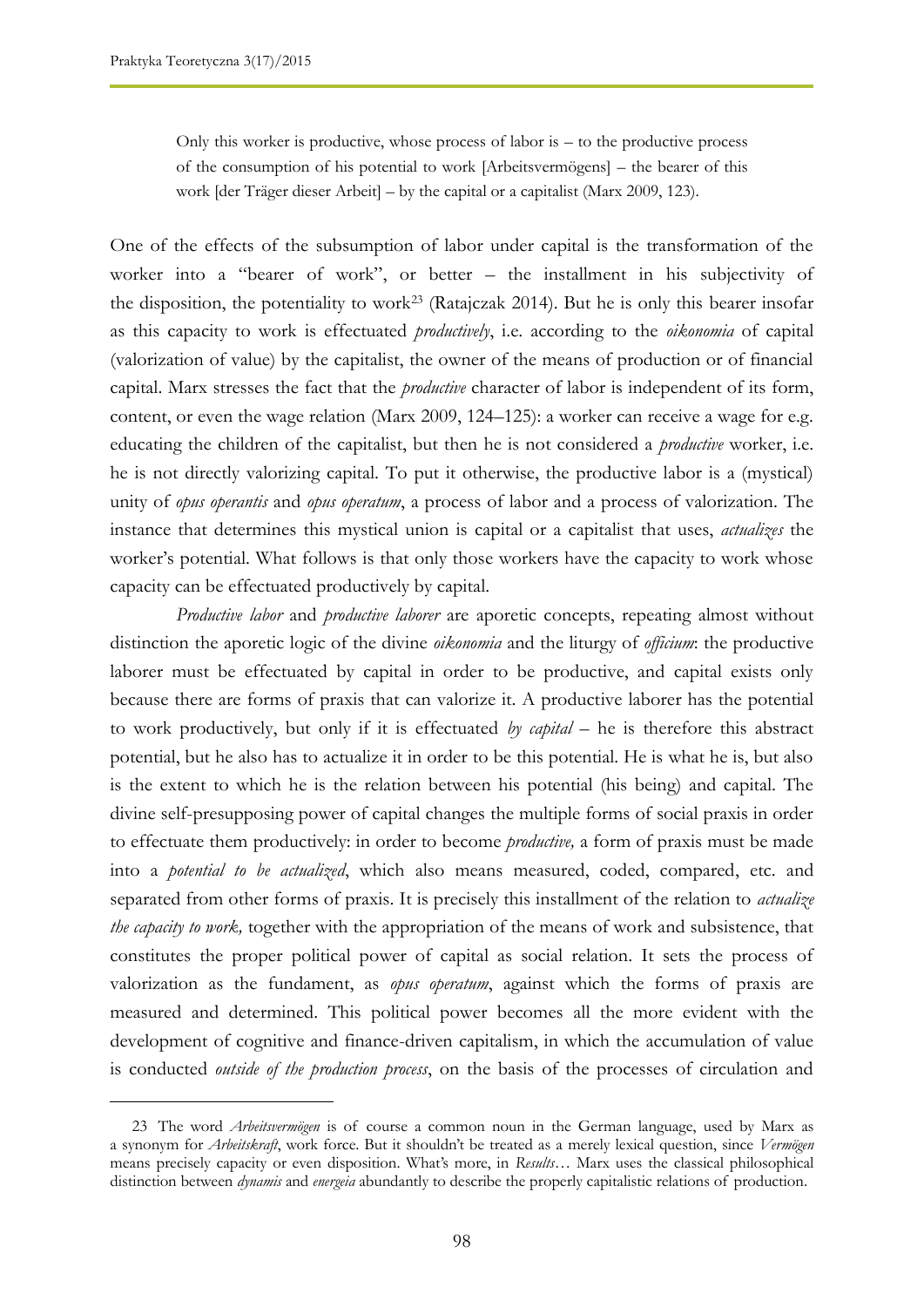social reproduction (Marazzi 2011, 48), and of an increasing number of *dispositifs* to intercept the value created by social labor without transforming it into productive labor (which would mean, apart from other things, some form of income for the productive activity). It is a specific, economic state of exception, which operates on the *labor*/*valorization* division and defines the paradigmatic form of praxis as *productive labor* (unity of the process of labor and the process of valorization), but simultaneously excludes a growing portion of activities as *unproductive* (as simply labor, or rather simply *life*) – a matter of the *private* lives of the individuals (e.g. biological reproduction) or *public* matter (e.g. cultural or academic production) and creates new forms of life (e.g. the entrepreneurs of the self) on the basis of their potential to *actualize their productive potential*.

The unity of *labor* and the *valorization process* is becoming more and more questionable in contemporary capitalism, which creates processes of valorization independent of labor (e.g. high-frequency trading) and deprives more and more forms of labor of the quality of being "productive". But the violence of capitalism, an effect of its divine, presupposing power, consists of maintaining its general framework despite the social and technological changes that make it dysfunctional. It is in this sense metaphysical, or even theological, since it is based on the paradigm of effectiveness that we have inherited from metaphysics and theology. Contemporary investigations into economic theology can therefore presuppose the grounds for thinking beyond the concept of subjectivity and praxis that are still present in the way we envision social relations in capitalist societies – the relation of debt, the productivity of labor, the ownership of oneself and one's body, the development of "human capital", etc. It is then not a matter of replacing political economy with economic theology, nor even of correcting research in the field of political economy from a theological point of view, but of rethinking the problem of praxis and subjectivity which is also present at the heart of political economy.

Agamben's theological genealogy of economy can thus be perceived not only as a theological genealogy of the concept of market, but far more in terms of its elaboration of the political aspect of liturgy, as a theological genealogy of the concept of *productive labor*. It is a theological-economic concept (appearing already in the first concepts of modern political economy: in the physiocrats, Smith and Ricardo) that joins a certain form of praxis (certain forms of labor) with capital in a manner elaborated in the liturgical notion of the office, which joins the worldly praxis with God's *oikonomia*. Capital is not only an accumulation of value, it is also an *actualization of productive labor* – which also means *the force that makes social labor productive* ("productive" in the sense analyzed and criticized by Marx). And productive labor is a form of praxis that valorizes capital – which also means a form of praxis that upholds the existence of capital, that requires capital in order to be effectuated, to exist. *Productive labor cannot exist without capital and capital cannot exist without productive labor* – both notions presuppose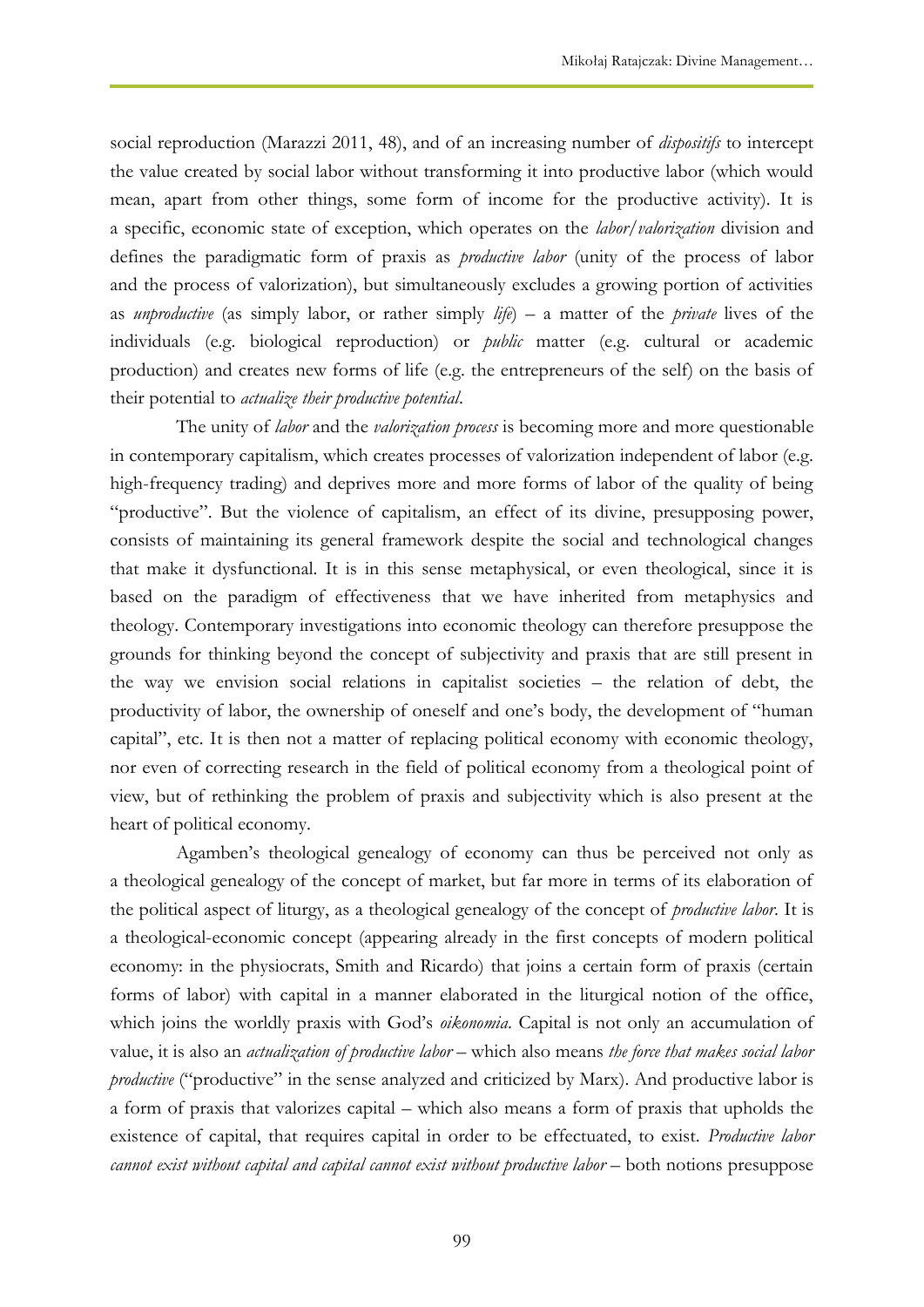each other in the aporetic and circular manner that we have seen operating in the concept of the liturgical subsumption of praxis. The "productive" character of labor is as much an issue of "economics" as an effect of social struggles (like the struggle for wages for housework; see Federici 2012) and a metaphysical problem of the "effectiveness" of being. The critique of "productivity" of labor should become the object not only of the contemporary critique of political economy and social transformation, as we can see it e.g. in Guy Standing's critique of the distinction between (productive) labor and (unproductive) work (Standing 2014), but also of a philosophical critique of praxis, ethics and politics. The "productivity" of labor (or *life*, for that matter) in capitalism is just as much a metaphysical notion of a "form" of labor, as the value form is a metaphysical notion of wealth (or of the common), and should be criticized through notions and investigations that go beyond the vocabulary of political economy towards the critique of the metaphysical residue present in economic notions. Economic theology therefore constitutes a preliminary research field for a political philosophy of praxis that will be able to introduce a non-capitalistic form of praxis, one that goes beyond the "productive" (or "effective") character of human – and also not human – life.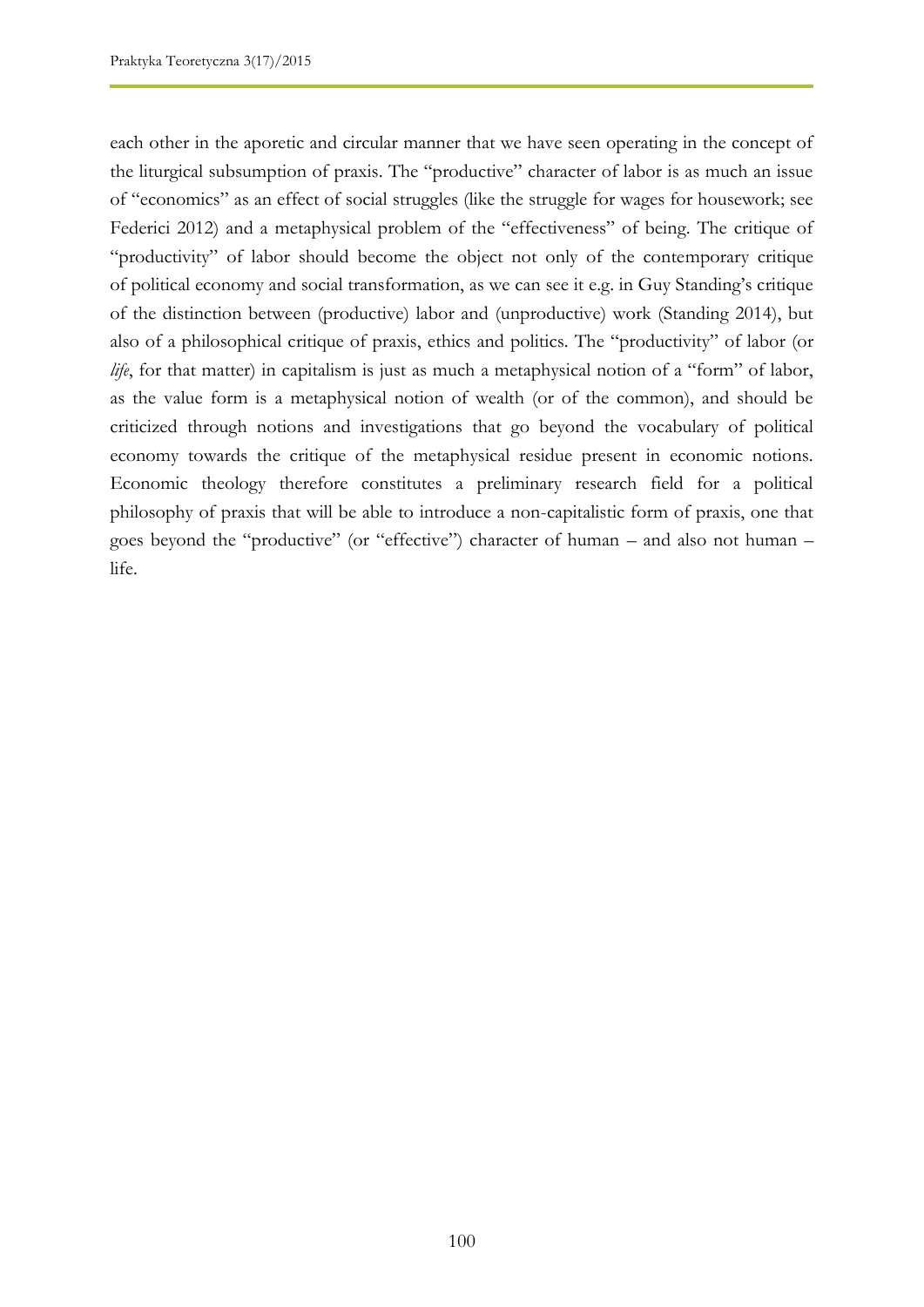#### References

- Agamben, Giorgio. 1998. *Homo sacer: Sovereign Power and Bare Life*. Trans. Daniel Heller-Roazen. Stanford: Stanford University Press.
- Agamben, Giorgio. 1999. "The Idea of Language." In Agamben, Giorgio. *Potentialities: Collected Essays in Philosophy*. Trans. Daniel Heller-Roazen. Stanford: Stanford University Press.
- Agamben, Giorgio. 2006. *Language and Death: The Place of Negativity*. Trans. Michael Hardt, Karen Pinkus. Minneapolis: University of Minnesota Press.
- Agamben, Giorgio. 2005. *State of Exception*. Trans. Kevin Attell. Chicago: University of Chicago Press.
- Agamben, Giorgio. 2007. "The Work of Man." In *Giorgio Agamben: Sovereignty and Life*, ed. Matthew Calarco, Steven DeCaroli. Stanford: Stanford University Press.
- Agamben, Giorgio. 2009. *"What Is an Apparatus?" and Other Essays*. Trans. David Kishik, Stefan Pedatella. Stanford: Stanford University Press.
- Agamben, Giorgio. 2011. *The Kingdom and the Glory: For a Theological Genealogy of Economy and Government*. Trans. Lorenzo Chiesa, Matteo Mandarini. Stanford: Stanford University Press.
- Agamben, Giorgio. 2013a. *Opus Dei: An Archeology of Duty*. Trans. Adam Kotsko. Stanford: Stanford University Press.
- Agamben, Giorgio. 2013b. *The Highest Poverty: Monastic Rule and Form-of-Life*. Trans. Adam Kotsko. Stanford: Stanford Univeristy Press.
- Agamben, Giorgio. 2014. *L'uso der corpi*. Vicenza: Neri Pozza Editore.
- Alloa, Emanuel. 2015. "L'economia delle anime: Per una teologia teologica dell'era manageriale." In *Differenze italiane. Politica e filosofia: Mappe e sconfinamenti*, eds. Dario Gentili, Elettra Stimilli. Roma: DeriveApprodi.
- Althusser, Louis. 2003. "The Humanist Controversy." In Althusser, Louis. *The Humanist Controversy and Other Texts*, ed. Francois Matheron. Trans. G.M. Goshgarian. London: Verso.
- Benjamin, Walter. 1996. "Critique of Violence." In Benjamin, Walter. *Selected Writings*. Volume 1, 1913–1926, eds. Marcus Bullock, Michael W. Jennings. London: The Belknap Press of Harvard University Press.
- Bröckling, Ulrich. 2007. *Das unternehmerische Selbst: Soziologie einer Subjektivierungsform*. Frankfurt am Main: Suhrkamp.
- De Angelis, Massimo. 2001. "Marx and Primitive Accumulation: The Continuous Character of Capital's 'Enclosures'". *The Commoner* 2: 1–22.
- Esposito, Roberto. 2013. *Due: La macchina della teologia politica e il posto del pensiero*. Torino: Einaudi.
- Federici, Silvia. 2012. *Revolution at Point Zero: Housework, Reproduction, and Feminist Struggles*. Oakland: PM Press.
- Foucault, Michel. 2009. *Security, Territory, Population: Lectures at the Collège de France 1977–1978*, eds. Michel Senellart, François Ewald, Alessandro Fontana, Arnold I. Davidson. Trans. Graham Burchell. New York: Picador.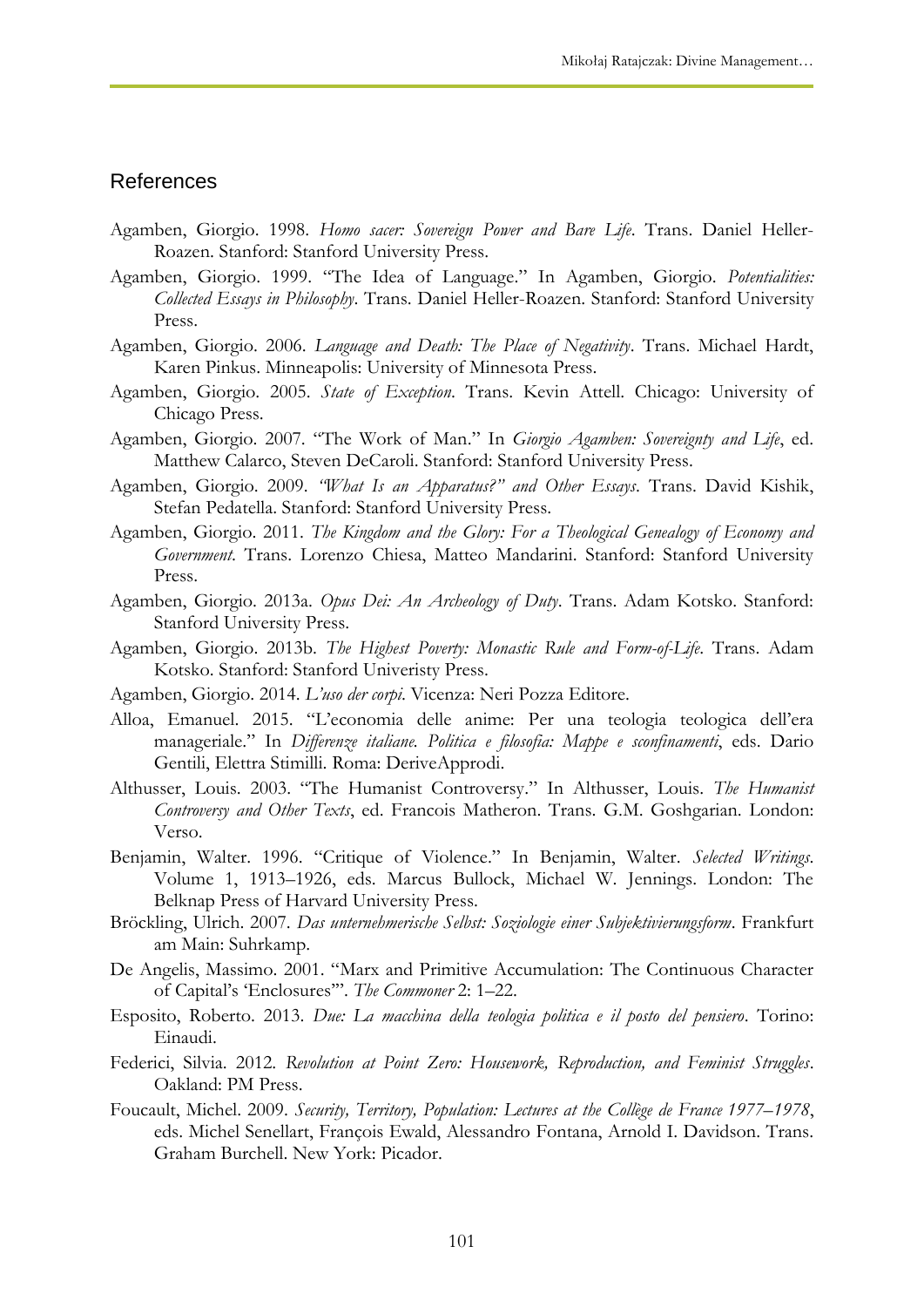- Foucault, Michel. 2010. *The Birth of Biopolitics: Lectures at the Collège de France 1978–1979*, eds. Michel Senellart, François Ewald, Alessandro Fontana, Arnold I. Davidson. Trans. Graham Burchell. New York: Picador.
- Gentili, Dario. 2015. "Il dispositivo della crisi: Antagonismo e governementalità." In *Differenze italiane. Politica e filosofia: mappe e sconfinamenti*, eds. Dario Gentili, Elettra Stimilli. Roma: DeriveApprodi.
- Hardt, Michael, and Antonio Negri. 2009. *Commonwealth*. Cambridge: Harvard University Press.
- Harvey, David. 2007. *A Brief History of Neoliberalism*. New York: Oxford University Press.
- Lazzarato, Maurizio. 2012. *The Making of the Indebted Man: An Essay in the Neoliberal Condition*. Trans. Joshua David Jordan. Los Angeles: Semiotext(e).
- Lazzarato, Maurizio. 2015. *Governing by Debt*. Trans. Joshua David Jordan. Los Angeles: Semiotext(e).
- Lemke, Thomas. 2005. "A Zone of Indistinction A Critique of Giorgio Agamben's Concept of Biopolitics." *Outlines. Critical Practice Studies* 7(1): 3–13.
- Marazzi, Christian. 2011. *The Violence of Financial Capitalism*. Trans. Kristina Lebedeva, Jason Francis McGimsey. Los Angeles: Semiotext(e).
- Marx, Karl. 1988. *Economic and Philosophical Manuscripts of 1844*. Trans. Martin Milligan. New York: Prometheus Books.
- Marx, Karl. 1990. *Capital: A Critique of Political Economy*. Vol. 1. Trans. Ben Fowkes. New York: Penguin.
- Marx, Karl. 2009. *Kapital 1.1.: Resultate des unmittelbaren Produktionsprozesses: Sechtes Kapitel des ersten Bandes des »Kapitals« (Entwurf)*. Berlin: Karl Dietz Verlag.
- Mirowski, Philip. 2013. *Never Let a Serious Crisis Go to Waste: How Neoliberalism Survived the Financial Meltdown*. London–New York: Verso.
- von Mises, Ludwig. 1949. *Human Action: A Treatise on Economics*. New Haven: Yale University Press.
- Oliva, Stefano. 2015. "Politics, Ontology, Language: Giorgio Agamben and the Presupposing Apparatus." *Rivista Italiana di Filosofia del Linguaggio* 1: 205–214.
- Oslington, Paul (ed.). 2011. *Adam Smith as Theologian*. New York: Routledge.
- Oslington, Paul. 2012. "Jacob Viner on Adam Smith: Development and Reception of a Theological Reading." *European Journal of the History of Economic Thought* 19(2): 287–301.
- Peterson, Erik. 1994. *Ausgewählte Schriften.* Vol. 1.: *Theologische Traktate*. Würzburg: Echter.
- Ratajczak, Mikołaj. 2013. "Pomiędzy negatywnością a *Aufhebung/désouvrement*: Odparcie kryptoteologicznej krytyki Agambena." *Praktyka Teoretyczna* 2(8): 347–363.
- Ratajczak, Mikołaj. 2014. "Znaczenie *Rezultatów bezpośredniego procesu produkcji* dla współczesnej lektury Marksa." *Hybris* 25: 174–195.
- Rothschild, Emma. 2002. *Economic Sentiments: Adam Smith, Condorcet, and the Enlightenment*. Cambridge: Harvard University Press.
- Stimilli, Elettra. 2011. *Il debito del vivente: Asceci e capitalismo*. Macerata: Quodlibet.
- Stimilli, Elettra. 2015. *Debito e colpa*. Padova: Ediesse.
- Toscano, Alberto. 2011. "Divine Management: Critical Remarks on Giorgio Agamben's *The Kingdom and the Glory*." *Angelaki* 16(3): 125–136.
- Viner, Jacob. 1927. "Adam Smith and laissez faire." *Journal of Political Economy* 35: 1–22.
- Virno, Paolo. 2011. *E così via, all'infinito: Logica e antropologia*. Torino: Bollati Boringhieri.
- Virno, Paolo. 2015. *When the Word Becomes Flesh: Language and Human Nature*. Trans. Giuseppina Mecchia. Los Angeles: Semiotext(e).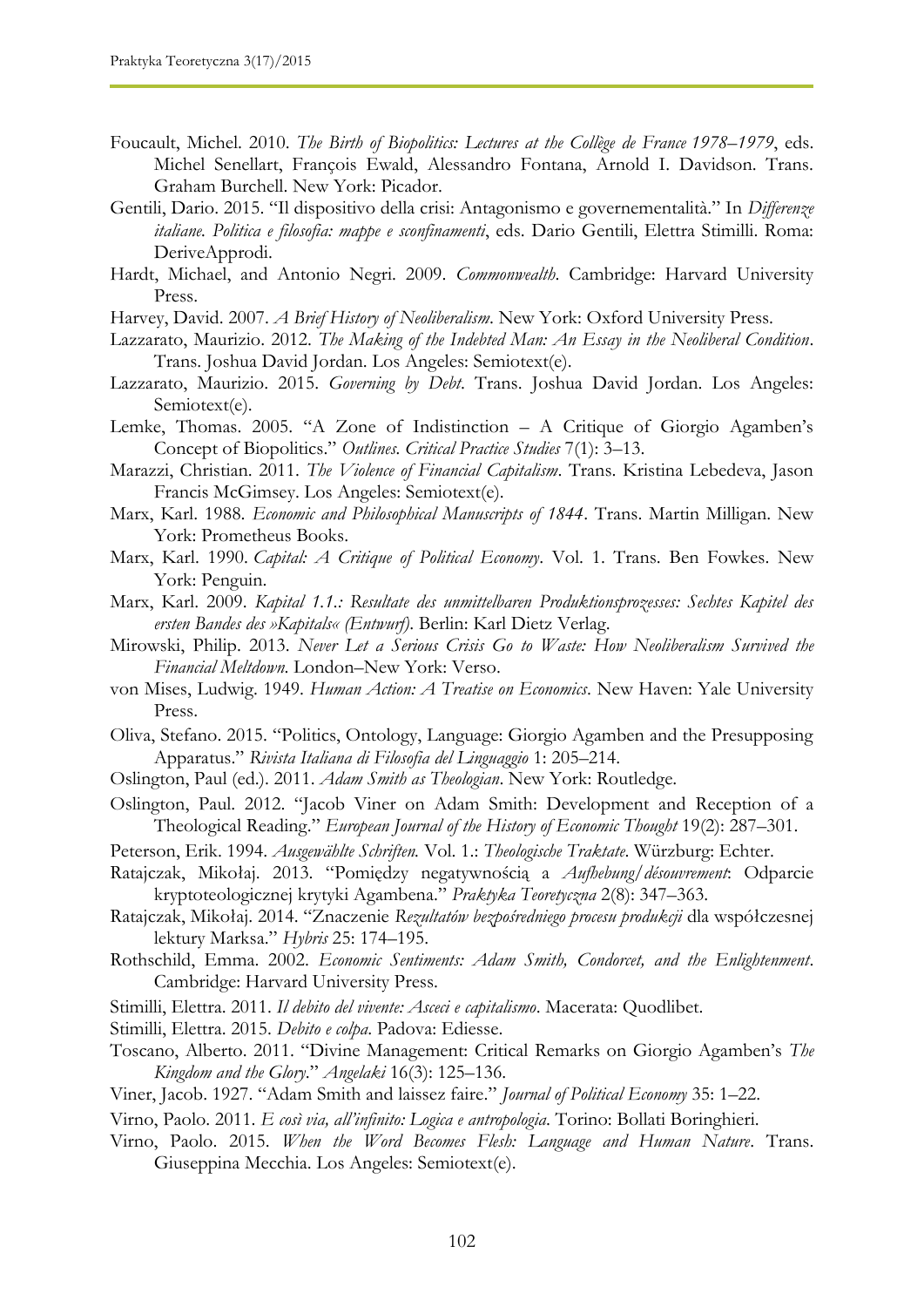- Weber, Max. 2013. *The Protestant Ethic and the Spirit of Capitalism*. Trans. Talcott Parsons. London–New York: Routledge.
- Whyte, Jessica. 2014. "'Man Produces Universally': Praxis and Production in Agamben and Marx." In *(Mis)readings of Marx in Continental Philosophy*, eds. Jernej Habjan, Jessica Whyte. New York: Palgrave Macmillan.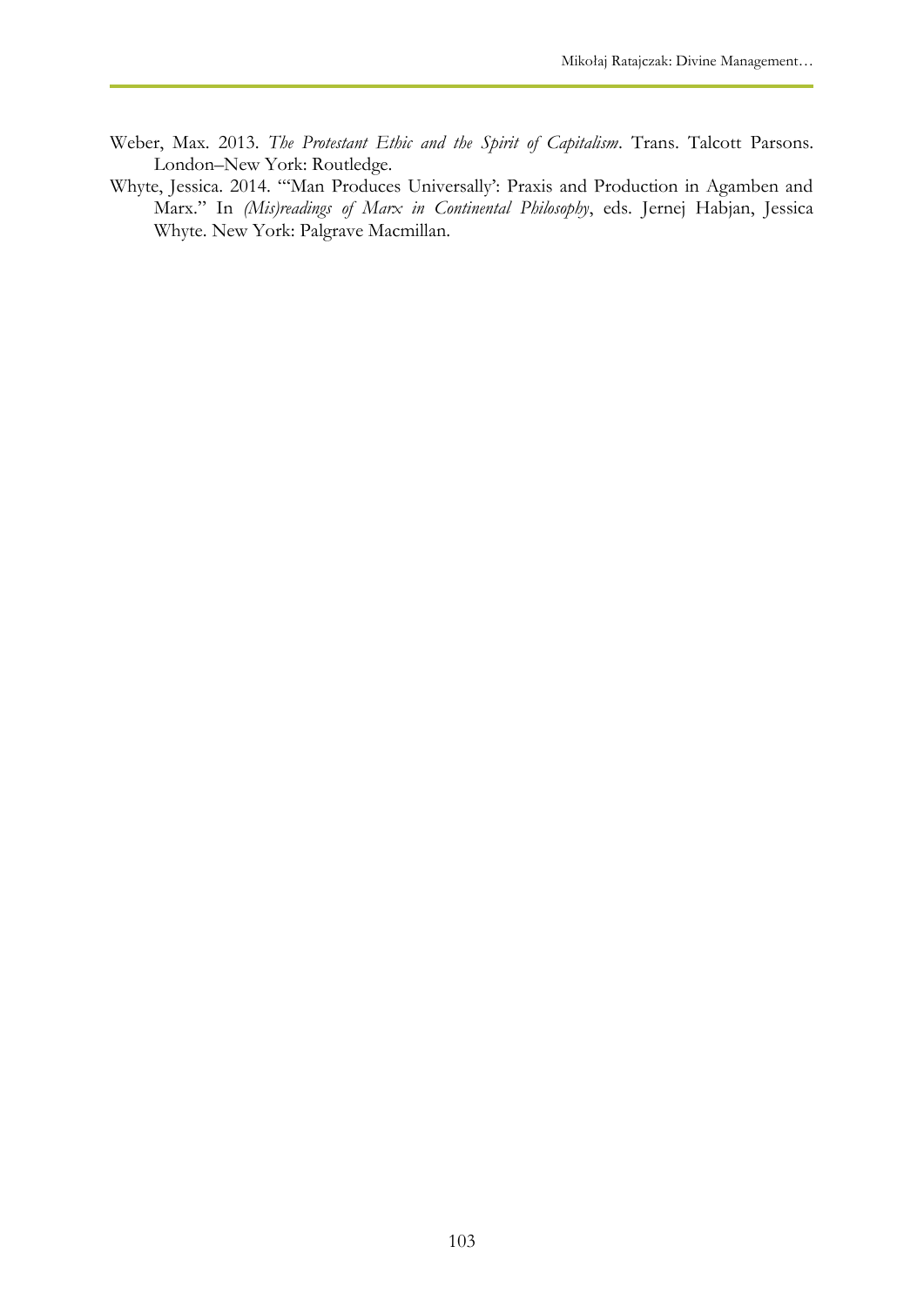**Mikołaj Ratajczak** – philosopher, editor and translator. PhD researcher at the Institute of Philosophy and Sociology of the Polish Academy of Sciences and a member of the editorial collective of the academic journal *Praktyka Teoretyczna*. In years 2012–2015 the editor of philosophy and social sciences in the Scientific Publishing House PWN. One of the cotranslators of the Polish edition of Hardt and Negri's *Commonwealth* and the translator of Marx's *Results of the Direct Production Process* into Polish. Co-editor of two volumes on the philosophy of Giorgio Agamben. Currently he works on a book on the contemporary Italian political philosophy.

#### **ADDRESS**:

Mikołaj Ratajczak The Graduate School for Social Research IFiS PAN Nowy Świat 72 00-330 Warsaw **EMAIL**: mikolaj.ratajczak@gmail.com

**CITATION**: Ratajczak, Mikołaj. 2015. Divine Management of Worldly Matters: Agamben's Theological Genealogy of Economy as a Political Philosophy of Praxis. *Praktyka Teoretyczna* 3(17): 75–105 **DOI**: 10.14746/prt.2015.3.5

**FUNDINGS**: This article is a result of a research grant "Critique of the Politico-Economic Theology in the Philosophy of Giorgio Agamben" funded from the specified-user subsidiary for research projects conducted by doctoral students of the Institute of Philosophy and Sociology of PAN.

**Mikołaj Ratajczak** – filozof, redaktor i tłumacz. Doktorant w Instytucie Filozofii i Socjologii PAN i członek zespołu redakcyjnego czasopisma naukowego *Praktyka Teoretyczna*. W latach 2012–2015 wydawca filozofii i nauk społecznych w Wydawnictwie Naukowym PWN. Jeden z tłumaczy polskiego wydania *Rzecz-pospolitej* Hardta i Negriego i autor przekładu na język polski *Rezultatów bezpośredniego procesu produkcji* Karola Marksa. Współredaktor dwóch tomów poświęconych filozofii Giorgio Agambena. Obecnie pracuje nad książką o współczesnej włoskiej filozofii politycznej.